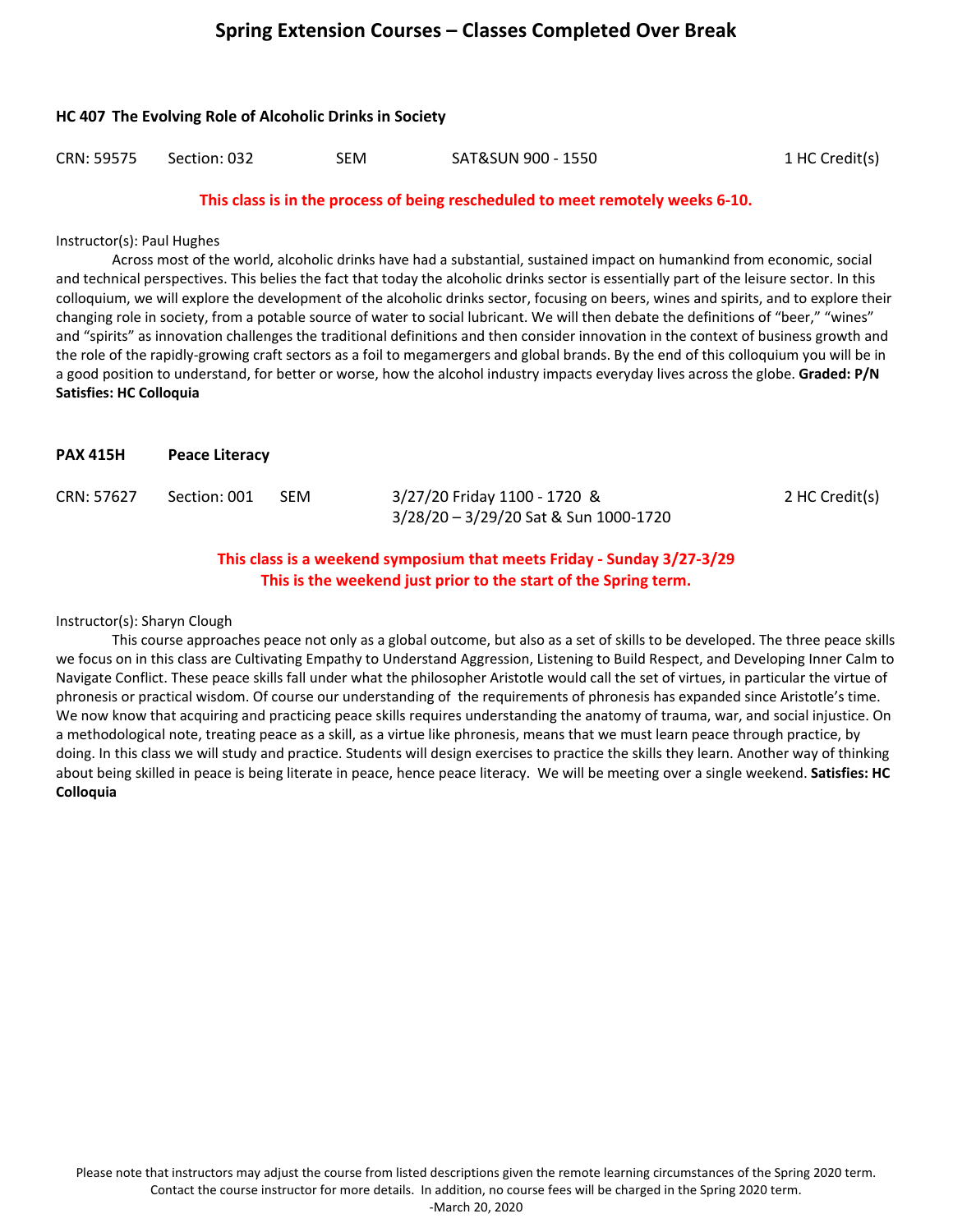## **BACC CORE**

#### **ANTH 481H Natural Resources and Community Values**

|  | F 1000 - 1120                                       | 3 HC Credit(s) |
|--|-----------------------------------------------------|----------------|
|  | Required Field Trip May 8 <sup>th</sup> 10am-3:30pm |                |

Instructor(s): Irene Rolston

This course is a hybrid course that includes assignments online and weekly meetings. It will also include a field trip to the HMSC in Newport (May 8<sup>th</sup> 10am - 3:30pm). In addition this course requires an experiential learning component that entails using anthropological methods while volunteering for a sustainability/environmental organization for most of the term. Guidelines and time requirements will be discussed in the course syllabus, Canvas, and from the instructor. **Course Fee: \$10 Satisfies: BaccCore - Science, Technology, Society**

| <b>BI 213H</b> | <b>Principles of Biology</b> |      |                              |                |
|----------------|------------------------------|------|------------------------------|----------------|
|                |                              |      |                              | 4 HC Credit(s) |
| CRN: 52504     | Section: 001                 | LEC. | MWF 1300 - 1350<br>& GRP MID | Nathan Kirk    |

#### **AND choose one LAB section**

| CRN: 52505 | Section: 010 | LAB  | $W$ 1400 – 1650 | Carmen Harjoe  |
|------------|--------------|------|-----------------|----------------|
| CRN: 52668 | Section: 020 | LAB. | Th 800 – 1050   | Adam Chouinard |
| CRN: 57449 | Section: 030 | LAB  | F 1400 - 1650   | Carmen Harjoe  |

Instructor(s): Nathan Kirk, Carmen Harjoe, & Adam Chouinard

Genetics, evolution, natural selection, and ecology. PREREQS: CH 121 or CH 201 or CH 221 or CH 224H or (CH 231/231H and (CH 261/261H or CH 271)). RESTRICTIONS: For life science majors and pre-professional students. **Course Fee: \$30. Satisfies: BaccCore - Biological Sciences**

| <b>BI 306H</b> | <b>Environmental Ecology</b> |     |               |                |  |
|----------------|------------------------------|-----|---------------|----------------|--|
| CRN: 58288     | Section: 001                 | LEC | TTh 830 - 950 | 3 HC Credit(s) |  |

Instructor(s): Kate Lajtha

A central goal of this course is improved student writing in the natural sciences, and will involve both formal and informal (ungraded) writing exercises. Students will be introduced to the biological, physical, and chemical nature of both natural and human-disturbed communities; we will stress ways in which humans have altered terrestrial and aquatic ecosystem structure and function. PREREQS: one year of college biology and chemistry. RESTRICTIONS: Minimum of sophomore standing required. **Satisfies: BaccCore - Contemporary Global Issues**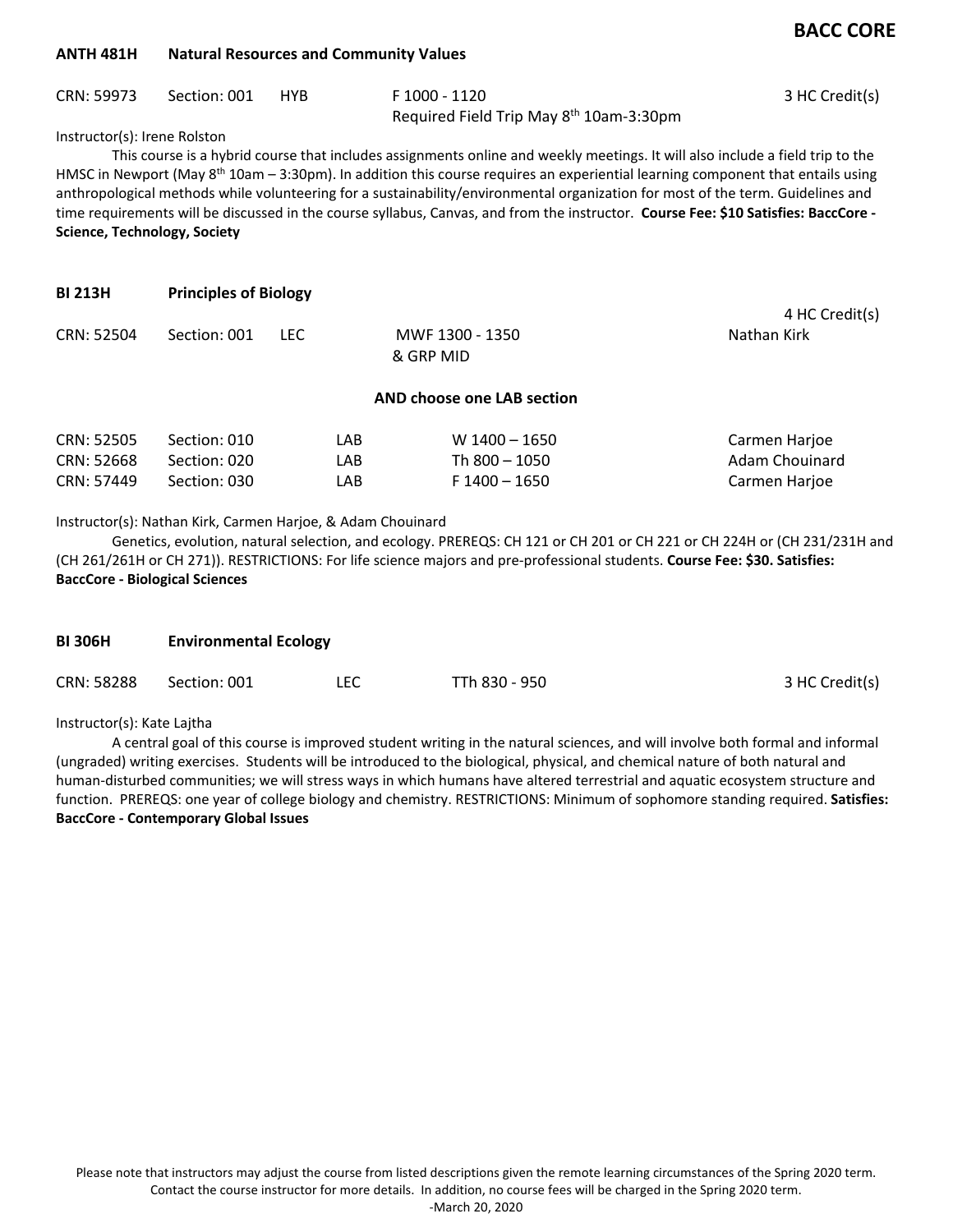## **BACC CORE**

| UU 69911   | <b>TIONUS OCHCIGI CHCHIISU V</b> |            |                                    |                               |
|------------|----------------------------------|------------|------------------------------------|-------------------------------|
| CRN: 53910 | Section: 001                     | LEC.       | MWF 1200 - 1250                    | 5 HC Credit(s)<br>Kevin Gable |
|            |                                  |            | AND choose one REC section         |                               |
| CRN: 53911 | Section: 010                     | <b>REC</b> | T 1400 - 1450                      | Kevin Gable                   |
| CRN: 53955 | Section: 011                     | REC.       | Th 1100 - 1150                     | Kevin Gable                   |
|            |                                  |            | AND choose one CH 263H LAB section |                               |
| CRN: 53909 | Section: 010                     | LAB        | T 1500 - 1750                      | <b>Michael Burand</b>         |
| CRN: 54235 | Section: 011                     | LAB        | Th 1200 - 1450                     | Michael Burand                |

This sequence examines the characteristics of molecular and atomic behavior and the way in which these influence chemical properties and reactions. PREREQS: CH 232/232H or CH 222 AND CH 262/262H or CH 272 or CH 222 or CH 225H. **Course Fee: \$30. Satisfies: BaccCore - Physical Sciences**

| <b>CS 391H</b> | Social and Ethical Issues in Computer Science |     |                 |                |  |
|----------------|-----------------------------------------------|-----|-----------------|----------------|--|
| CRN: 57594     | Section: 001                                  | LEC | MWF 1200 - 1250 | 3 HC Credit(s) |  |

Instructor(s): Pam Van Londen

**CH 233H Honors General Chemistry**

In-depth exploration of the social, psychological, political, and ethical issues surrounding the computer industry and the evolving information society. **Satisfies: BaccCore – Science, Techonology, & Society**

| <b>ED 216H</b>               | Purpose, Structure, and Function of Education in a Democracy |      |                 |                |  |  |
|------------------------------|--------------------------------------------------------------|------|-----------------|----------------|--|--|
| CRN: 59048                   | Section: 001                                                 | LEC. | MWF 1200 - 1250 | 3 HC Credit(s) |  |  |
| Instructor(s): Mike O'Malley |                                                              |      |                 |                |  |  |

Introduction to the historical, social, philosophical, political, legal and economic foundations of education in Oregon, the United States, and other countries in order to provide a framework from which to analyze contemporary educational and environmental issues in various schools, communities, and workplaces. **Satisfies: BaccCore - Difference, Power, and Discrimination**

| <b>ENG 211H</b> | Literature of the World: Africa |      |               |                |  |
|-----------------|---------------------------------|------|---------------|----------------|--|
| CRN: 59049      | Section: 001                    | LEC. | TTh 830 - 950 | 4 HC Credit(s) |  |

Instructor(s): Iyunolu Osagie

This course introduces students to a variety of genres in precolonial, colonial, and postcolonial African Literature: drama, fiction, the short story, the oral tradition, and poetry. Through a close reading of primary texts and an examination of applicable critical works, we will reflect on the economic, social, and political impact of the colonial encounter between Africa and Europe. Western imperialism manifests in what can be called "the colonial condition," that is, an internal logic and perception of the other in the relationship between the colonizer and the colonized. Our goal is to frame, analytically, African literary output in light of the body of knowledge produced and or circumscribed by the relationship between Africa and the West. No prior knowledge of African Literature is needed. **Satisfies: BaccCore - Literature and the Arts OR Cultural Diversity**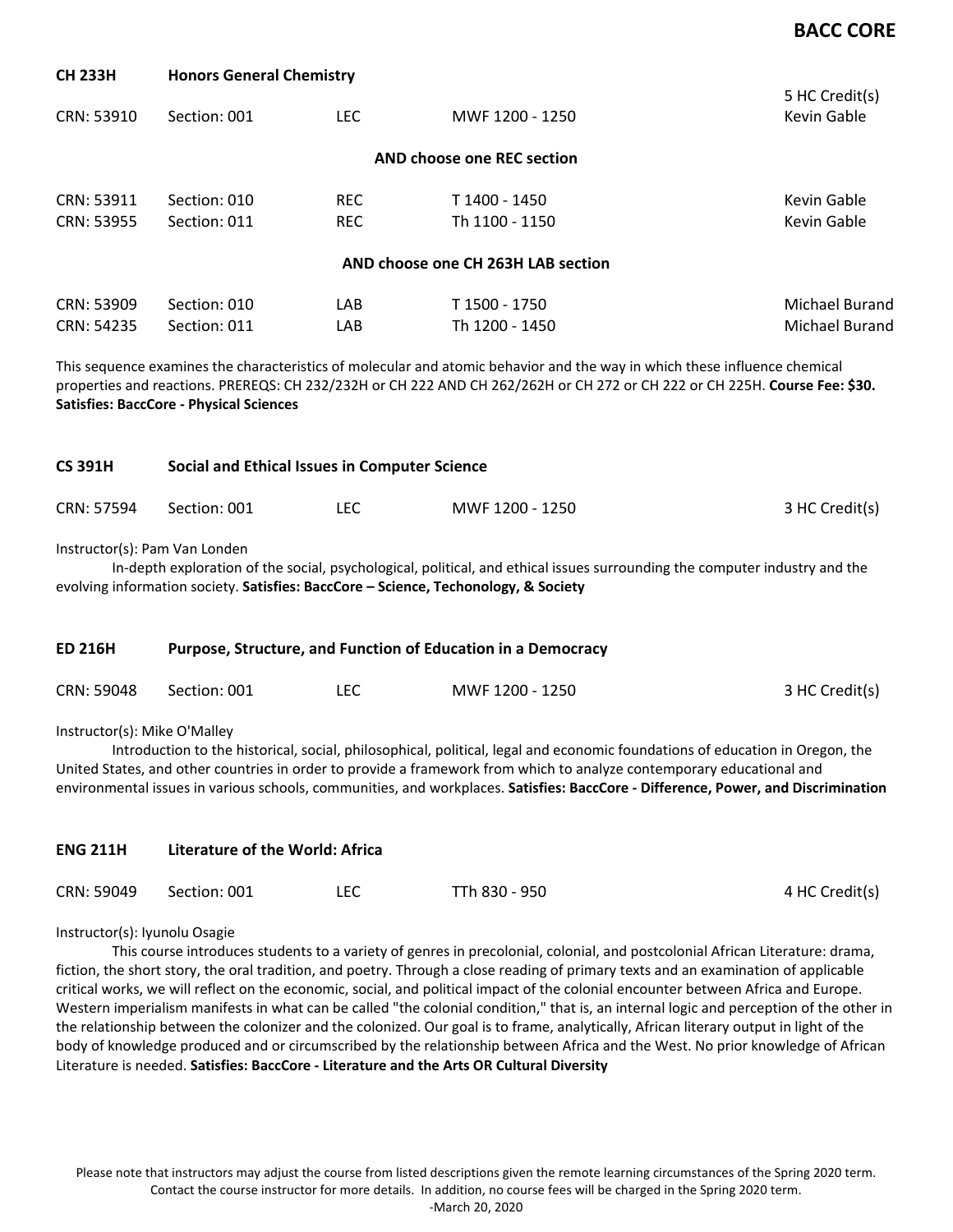### **GEOG 340H Introduction to Water Science and Policy**

| CRN: 55774 | Section: 001 |  | TTh 1400 - 1520 | 3 HC Credit(s) |
|------------|--------------|--|-----------------|----------------|
|------------|--------------|--|-----------------|----------------|

Instructor(s): Michael Campana

This class provides students with an introduction to hydrology—the science dealing with Earth's freshwaters—and the policies that affect use, distribution, quality, and management of those waters. About 40% of the course is devoted to science, 40% to policy, and 20% to student presentations. **Satisfies: BaccCore - Science, Technology, Society**

| <b>HC 199</b> | <b>Honors Writing</b> |            |                           |                |
|---------------|-----------------------|------------|---------------------------|----------------|
|               |                       |            |                           | 3 HC Credit(s) |
|               |                       |            | <b>Choose ONE Lecture</b> |                |
| CRN: 51110    | Section: 001          | LEC.       | MWF 1100 - 1150           |                |
| CRN: 51791    | Section: 002          | <b>LEC</b> | MWF 1300 - 1350           |                |
| CRN: 53475    | Section: 003          | LEC.       | TTh 1000 - 1120           |                |

#### Instructor(s): Eric Hill

Becoming a critical reader and thinker promotes clear writing and verbal communication. You will hone your skills in a discussion/debate format, along with frequent in-class writing assignments and presentations. You will also further develop your abilities to be a critical reader. We will be examining texts from many disciplines and on a variety of topics; you will also bring in examples for discussion. The research paper, which includes both formal documents and informal writing, will focus on an ethical/controversial issue or current research within your discipline; this will include field and library research. PREREQS: WR 121/121H. **Satisfies: BaccCore - Writing II**

| <b>HST 105H</b> |              | <b>World History II: Middle and Early Modern Ages</b> |                 |                |  |  |
|-----------------|--------------|-------------------------------------------------------|-----------------|----------------|--|--|
| CRN: 59060      | Section: 001 | LEC                                                   | TTh 1400 - 1520 | 3 HC Credit(s) |  |  |

Instructor(s): Rena Lauer

A survey of the historical development of several world civilizations roughly from the 8th century to the late 18th century. Exploration of religious, cultural, social, political, and economic institutions of various societies. Cultural diversity analysis of both ancient Western and non-Western civilizations. **Satisfies: BaccCore Cultural Diversity OR Western Culture**

| <b>HSTS 440H</b> | <b>History of Psychotherapy</b> |     |                 |                |  |  |
|------------------|---------------------------------|-----|-----------------|----------------|--|--|
| CRN: 57463       | Section: 001                    | LEC | TTh 1200 - 1350 | 4 HC Credit(s) |  |  |

Instructor(s): Mina Carson

The history of psychotherapy in modern Western societies, from biomedical, cultural, political, and psychosocial perspectives. **Satisfies: BaccCore - Science, Technology, Society**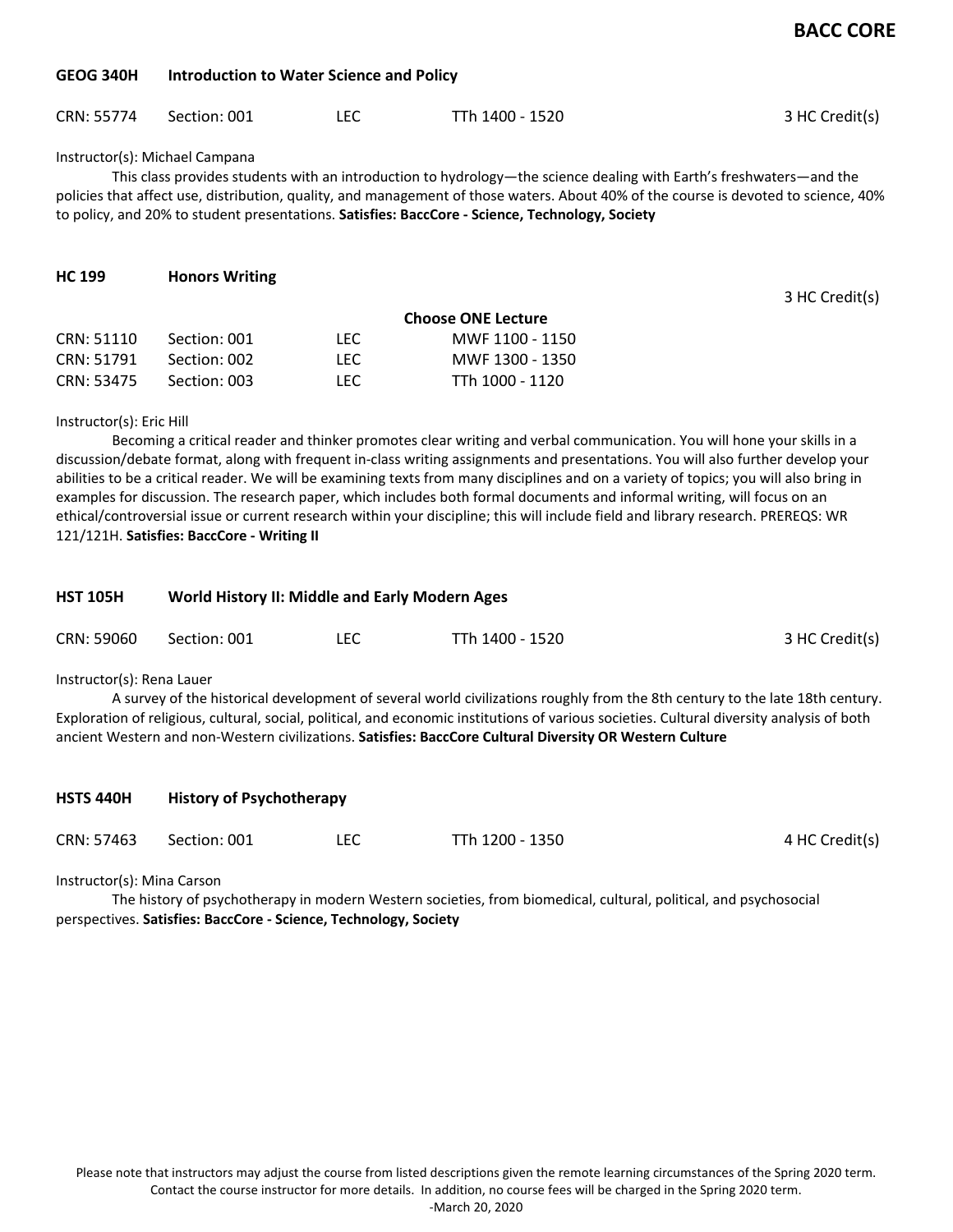### **MUS 102H Reggae: A History of Jamaican Music**

| 3 HC Credit(s)<br>CRN: 53537<br>TTh 1000 - 1120<br>LEC<br>Section: 001 |  |
|------------------------------------------------------------------------|--|
|------------------------------------------------------------------------|--|

Instructor(s): Ryan Biesack

This survey traces the roots of Jamaican music, which has become known as Reggae, from just prior to Jamaica's Independence from Great Britain in 1962 starting with the American R & B influenced Ska, through Rock Steady, Dub, Roots Rock, Reggae, DJs, Toasting, and through the early turn of the millennium. We will look at key musicians, producers and performers, as well as examine key social and political events that helped shape this great music. When possible, guest speakers, video clips, audio clips and other media will be used to tell the story of this rapidly changing, wide reaching music. Also, an optional field trip to a reggae concert will enhance the study of this music, and give the students an accurate modern day perspective and idea of reggae today. **Satisfies: BaccCore - Literature and the Arts**

| <b>PAC 293H</b> |              | Interdisciplinary Yoga: Mindfulness |               |                |  |  |
|-----------------|--------------|-------------------------------------|---------------|----------------|--|--|
| CRN: 57466      | Section: 001 | ACT                                 | T 1400 - 1550 | 1 HC Credit(s) |  |  |

#### Instructor(s): Tsipora Claudia Berman

Journey to the seen and the unseen through a multi-sensory, interdisciplinary, transformative study of mindfulness utilizing a fun, creative variety of individual and group mind/body practices applicable to everyday life and across academic disciplines. Develop your imagination, intuition, inspiration, integration, and interpretation including 15 sensory perceptions to live to your highest potential with resilience to navigate the challenges of personal and professional endeavors. You will unravel the mysteries of why the 8,000-year-old science of Yoga is all encompassing, integrated with positive psychology, physics, neuroscience, human biology, and grounded in the eight-part awakening process.

This course is designed to introduce students to the practice and understanding of interdisciplinary yoga with a focus on mindfulness skills. The style of yoga presented in this course originated in India thousands of years ago. It is one of the oldest systems for personal development in the world, encompassing body, mind and spirit. This course is an integrated, experiential, multisensory study of mindfulness principles through the experience of the basic level 1 Yoga postures, various forms of meditation, breathing practices, reflection and sharing. Based on broad, all welcoming, practice of Kripalu Yoga, Experience the smoothness of vinyasa flows, the intensity of holding postures and the freedom of your own personal style: Asana, Breath, and Meditation all happen simultaneously.

Each class will include: Coming into the present moment by centering the body, mind, and breath. Warm-up exercises that synchronize breath with movement, as means of inducing concentration and preparing the body. Creative asana sequences designed to stretch, strengthen and balance the body including: standing and balancing, forward and back bending, spinal twists, lateral bends and inversions. Classes often include meditation-in-motion; classes close with integration through relaxation and meditation. **Course Fee: \$49 Satisfies: BaccCore - Fitness**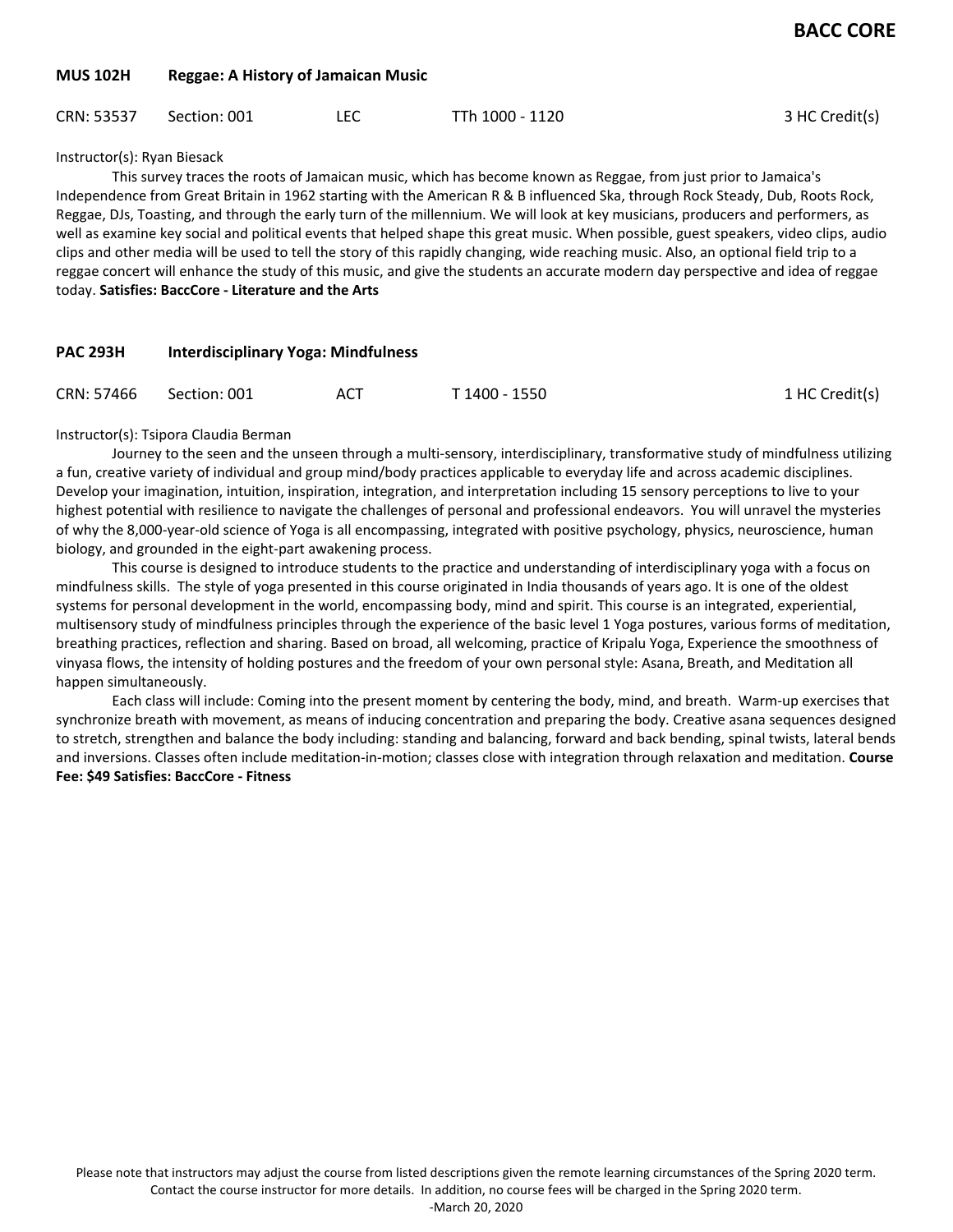## **BACC CORE**

1 HC Credit(s)

### **PH 211H General Physics with Calculus**

| CRN: 57945 | Section: 001 | LEC. | MWF 1100 - 1150            | 4 HC Credit(s) |
|------------|--------------|------|----------------------------|----------------|
|            |              |      | AND choose one LAB section |                |
| CRN: 57946 | Section: 010 | LAB  | T 1600 - 1750              |                |
| CRN: 57947 | Section: 020 | LAB  | T 1800 - 1950              |                |

Instructor(s): Davide Lazzati

A comprehensive introductory survey course intended primarily for students in the sciences and engineering. Topics include mechanics, wave motion, thermal physics, electromagnetism, and optics. Elementary calculus is used. **Satisfies: BaccCore - Physical Sciences**

| PH 221H | <b>Recitation for Physics 211</b> |  |  |
|---------|-----------------------------------|--|--|
|---------|-----------------------------------|--|--|

|            |              |            | <b>Choose ONE Recitation</b> | $+110$ creaters, |
|------------|--------------|------------|------------------------------|------------------|
| CRN: 51736 | Section: 001 | <b>REC</b> | Th 1100 - 1150               | Elizabeth Gire   |
| CRN: 57948 | Section: 003 | REC        | M 1500 - 1550                | David McIntyre   |

#### Instructor(s): Elizabeth Gire & David McIntyre

Honors recitation reserved for HC students enrolled in lecture/lab sections of PH 211 or PH 211H. One-hour weekly session for the development of problem-solving skills in calculus-based general physics. COREQ: PH 211 or PH211H. **Graded: P/N Satisfies: BaccCore - Physical Sciences**

| <b>PH 223H</b> |              | <b>Recitation for Physics 213</b> |               |                |  |  |  |
|----------------|--------------|-----------------------------------|---------------|----------------|--|--|--|
| CRN: 52507     | Section: 001 | REC                               | T 1100 - 1150 | 1 HC Credit(s) |  |  |  |

Instructor(s): Geunter Schneider

Honors recitation reserved for HC students enrolled in lecture/lab sections of PH 213. One-hour weekly session for the development of problem-solving skills in calculus-based general physics. COREQ: PH 213. **Graded: P/N Satisfies: BaccCore - Physical Sciences**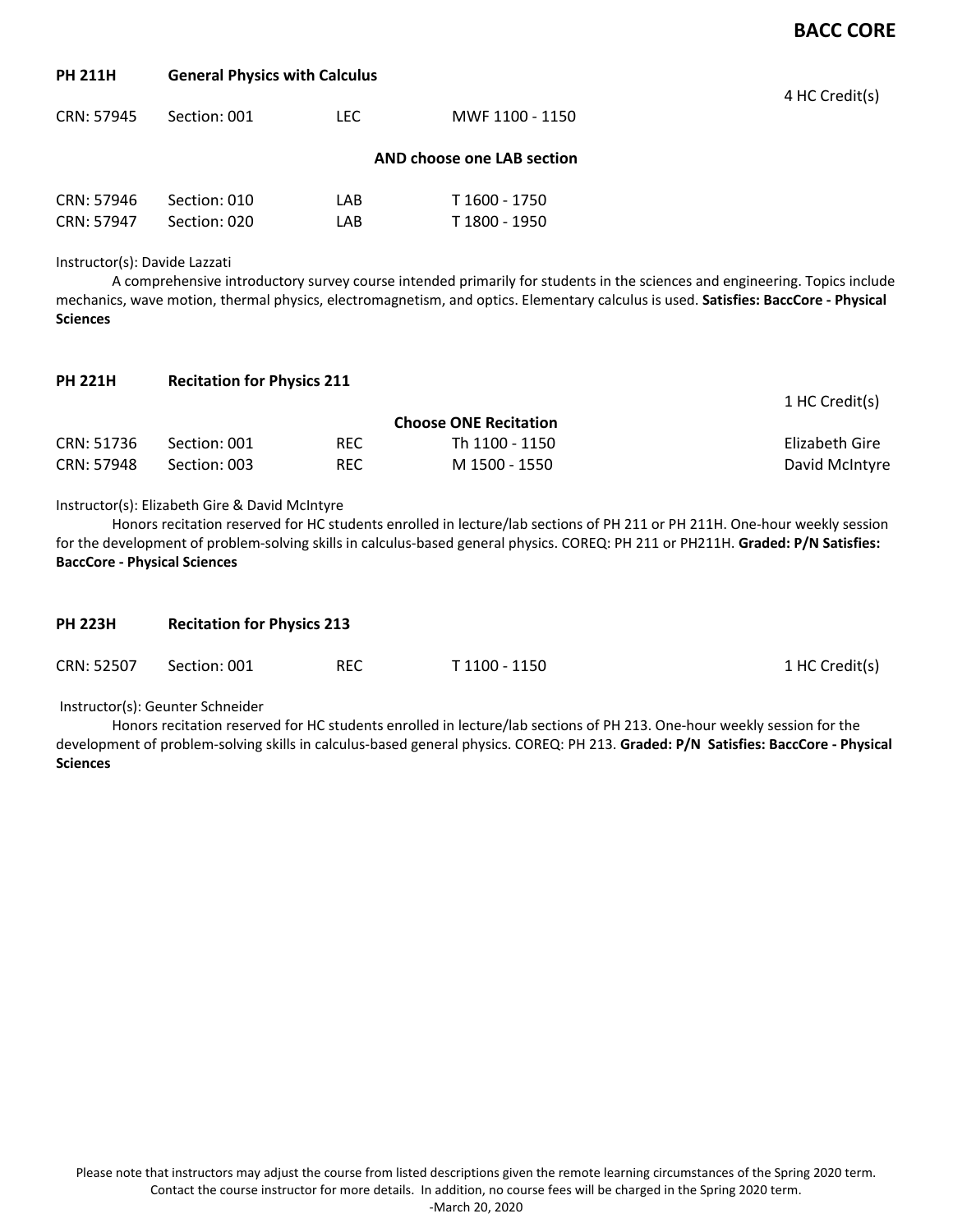### **PHL/REL 443H World Views and Environmental Values**

3 HC Credit(s)

4 HC Credit(s)

|          |            |                  |      | <b>Choose ONE Lecture</b> |
|----------|------------|------------------|------|---------------------------|
| PHL 443H | CRN: 59061 | Section: 001 LEC |      | TTh 1600 - 1720           |
| REL 443H | CRN: 59062 | Section: 001     | -LEC | TTh 1600 - 1720           |

#### Instructor(s): Rob Figueroa

Human societies are characterized by a specific relation to nature. The way in which this relation is understood and implemented in narrative, policies, norms, and habits, reveals the way in which a society understands itself, how it is constituted and on which basic, shared values it rests. In this class we will explore and compare different models of the relation to nature and discuss the different forms of environmentalism that stem from them. We will examine leading ideas such as 'Sustainable Development,' the 'Green Economy,' and the debate revolving around 'Ecosystem Services' and their valuation. We will also engage with perspectives that question the Western model of development, like 'Degrowth' and 'Ecofeminism' or the vision of a 'Radical Ecological Democracy' developed by Indian environmental activists and the concept of 'Buen Vivir' (Living Well) stemming from indigenous people from Latin America. Environmental conflicts are value conflicts: different ways of understanding our relation to nature support different programs and projects to address the global ecological crisis. We will analyze some of them in details with great attention to different points of view and to the distribution of burdens and benefits (who are the winners and who are the losers in each of them? Whose perspective is being considered or neglected?). In this class we will meet with different forms of texts and different disciplines: scholarly works in the fields of philosophy, ecology, ecological economics, and political theory; activists' and political documents; policy advice, narrative, and hypertexts, and of course interviews and short films. Recommended Prereqs: One introductory-level science course and sophomore standing is recommended. **Satisfies: BaccCore - Contemporary Global Issues. Crosslisted with REL/PHL 443H.**

## **PHL/REL 444H Biomedical Ethics**

**Choose ONE Lecture** PHL 444H CRN: 60214 Section: 001 LEC TTh 1200 - 1350 REL 444H CRN: 60215 Section: 001 LEC TTh 1200 - 1350

#### Instructor(s) Youjin Kong

In this class, we will cover ethical principles and decision-making processes to selected problems in medicine, health care, and biotechnology. Special attention given to end-of-life choices, reproductive rights and technologies, organ transplantation, research ethics, genetic engineering, and allocating scarce resources. An interdisciplinary focus that draws on social, legal, economic, and scientific issues in ethical decision in medicine. **Satisfies: BaccCore – Science, Techonology, & Society. Crosslisted with REL/PHL 444H.**

| <b>WGSS 325H</b>                                                | Disney: Gender, Race, and Empire         |            |                                                                                                                                                                                                                                                            |                |
|-----------------------------------------------------------------|------------------------------------------|------------|------------------------------------------------------------------------------------------------------------------------------------------------------------------------------------------------------------------------------------------------------------|----------------|
| CRN: 59063                                                      | Section: 001                             | <b>LEC</b> | M 1600 - 1850                                                                                                                                                                                                                                              | 3 HC Credit(s) |
| Instructor(s): Joseph Floyd<br><b>Power, and Discrimination</b> |                                          |            | Explores constructions of gender, race, class, sexuality, and nation in the animated films of Walt Disney; introduces<br>concepts in film theory and criticism, and develops analyses of the politics of representation. Satisfies: BaccCore - Difference, |                |
| <b>WLC 429H</b>                                                 | <b>French Society Through Its Cinema</b> |            |                                                                                                                                                                                                                                                            |                |
| CRN: 59064                                                      | Section: 001                             | LEC        | F 1200 - 1450                                                                                                                                                                                                                                              | 3 HC Credit(s) |

Instructor(s): Nabil Boudraa

An examination of French society through its own cinema. Via the screening and study of films from the various periods of French history, students will delve into the heart of French society and discover the socio-historical, political, economic and cultural contexts. **Satisfies: BaccCore - Western Culture**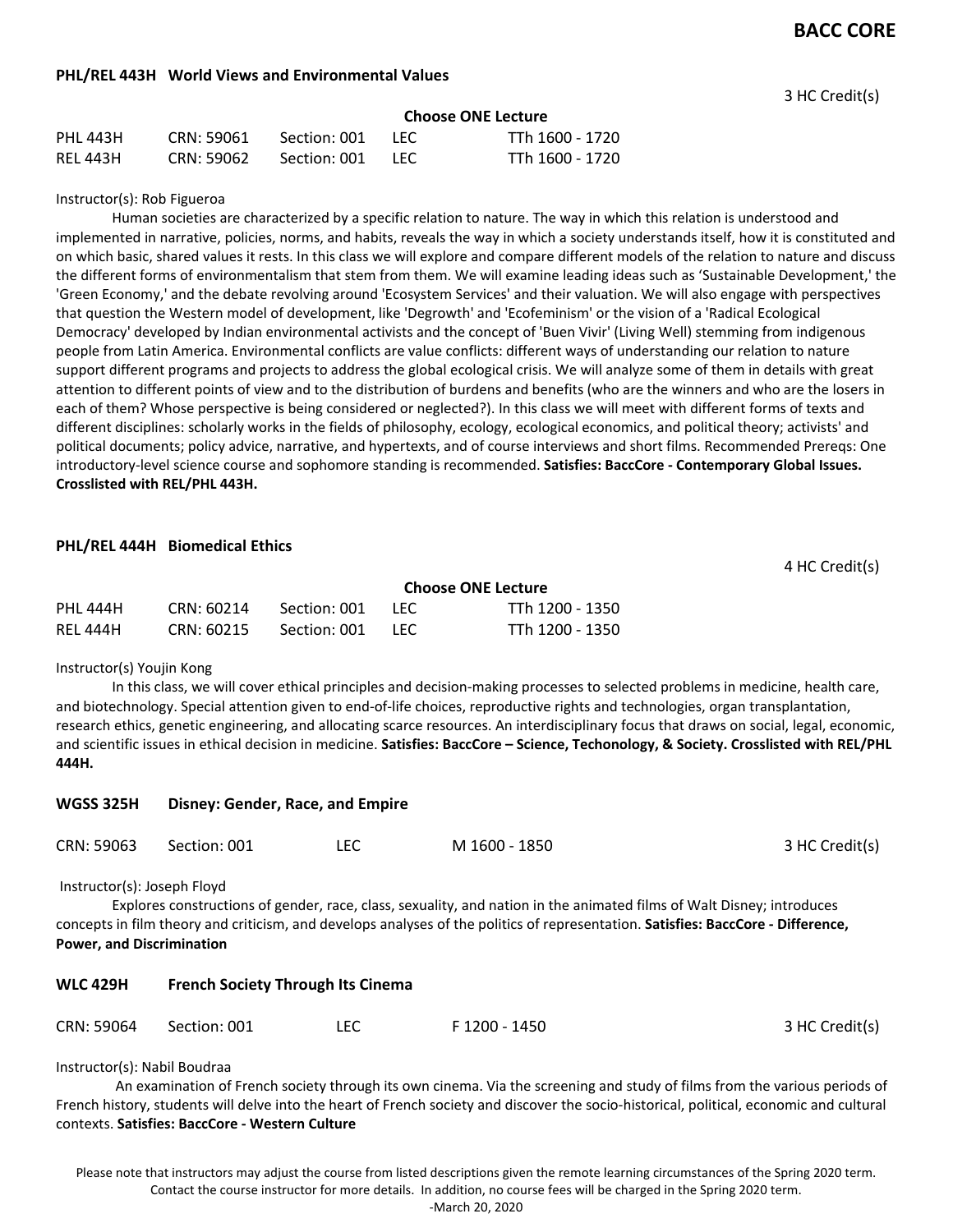# **WR 224H Introduction to Fiction Writing**

## CRN: 60123 Section: 400 online online 3 HC Credit(s)

Instructor(s): Robert Drummond

This special Honors section of WR 224 will put an Honors College-twist on the traditional approach to introductory fiction writing. Our goal will be to develop your abilities as a writer of fiction through targeted writing practice and the focused analysis of published work. In the first half of the term, we'll build your proficiency and comfort level with the elements of compelling fiction writing through discreet exercises and careful reading; then we'll let you loose to apply these newfound skills as you develop your fiction portfolio, the heart of which will be your own completed and revised short story. This class will be different from most others you might have taken in that you will be calling on your imagination and creative mind for much of our work, but it will still require a scholarly engagement equal to or beyond your other courses. You'll walk out of the class a better writer and a more discriminating consumer of stories in all mediums. PREREQS: WR 121/121H. *This is an Ecampus course. Tuition rates for Ecampus courses are different than on-campus courses and can be found at ecampus.oregonstate.edu/services/tuition.* **Satisfies: BaccCore - Writing II**

## **WR 327H Technical Writing**

| CRN: 60125                 | Section: 400 | online | 3 HC Credit(s) |
|----------------------------|--------------|--------|----------------|
| Instructor(s): Emily Elbom |              |        |                |

Continued practice in writing with an emphasis on the rhetorical and critical thinking demands of writers in scientific and technological fields. PREREQS: WR 121/121H. RESTRICTIONS: Minimum of sophomore standing required. *This is an Ecampus course. Tuition rates for Ecampus courses are different than on-campus courses and can be found at ecampus.oregonstate.edu/services/tuition.* **Satisfies: HC BaccCore Writing II**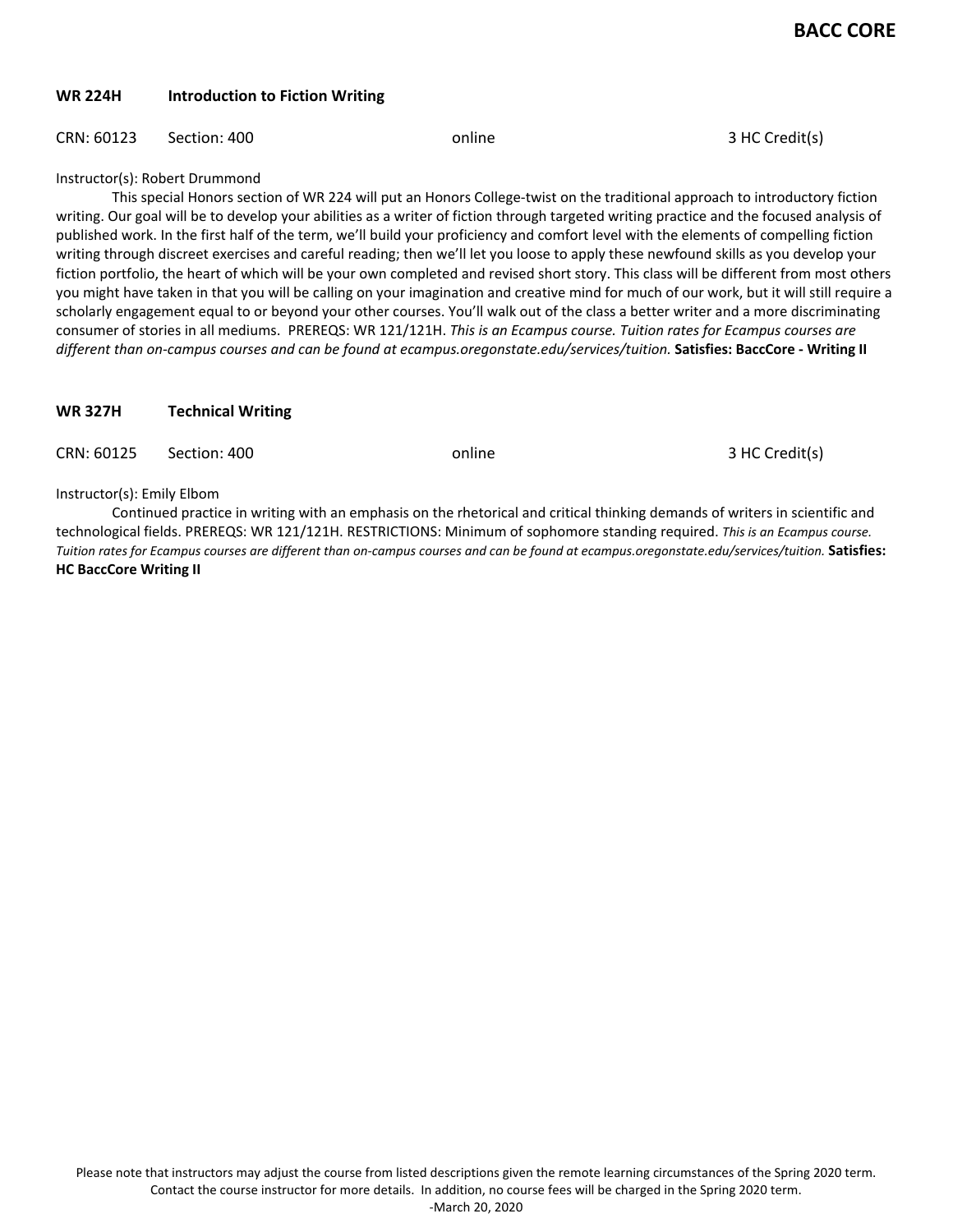| <b>BB 407H</b>               | <b>Protein Portraits</b> |            |                 | <b>CULLUQUIA</b> |
|------------------------------|--------------------------|------------|-----------------|------------------|
| CRN: 59047                   | Section: 001             | <b>SEM</b> | TTh 1100 - 1150 | 2 HC Credit(s)   |
| Inctrustar(a): Dhil Maraddan |                          |            |                 |                  |

Instructor(s): Phil McFadden

In this course each student will build one or more three-dimensional models of protein molecules. We will use the Protein Data Bank to guide our construction processes. In addition to covering the scientific description of proteins, the course will survey how leading graphic artists from Irving Geiss and Jane Richardson to today's programming hotshots have portrayed proteins as accessible works of art. Special attention will be paid to the scientific and artistic description of protein pockets where various molecules become bound to proteins, including other proteins, leading to the astounding shapes and structures we witness today as masterpieces of biochemical research. Our protein models will be displayed in a public gallery exhibition. **Satisfies: HC Colloquia** 

### **HC 299 Building Hope: International Service Learning - Team**

| CRN: 54236 Section: 002 | SEM | Th 1400 - 1550  | 1 HC Credit(s) |
|-------------------------|-----|-----------------|----------------|
|                         |     | Weeks 6-10 only |                |

Instructor(s): David Kovac

The Building Hope program features one colloquium each term that's focused on a different aspect of international service learning, as well as an optional international service learning trip during spring or summer break. The goals of the overall program are to help students gain an appreciation and understanding of the complexities of service work in international communities while encouraging students to consider "internationalizing" their academic coursework or Honors Thesis. This particular colloquium focuses on the concept of teams – enhancing interpersonal and team skills through the concept of contributorship. The colloquia for other terms focus on culture and impact of service learning. The colloquia can be taken at any time and do not need to be taken as a series or in any particular order. **Satisfies: HC Colloquia** 

| <b>HC 407</b> | Shakespeare via Ashland |                                                  |                |
|---------------|-------------------------|--------------------------------------------------|----------------|
|               |                         |                                                  | 1 HC Credit(s) |
| CRN: 51111    | Section: 001            | <b>SEM</b>                                       |                |
|               |                         | Pre-trip meeting: Week $1 -$ Wed $1600 - 1650$   |                |
|               |                         | Required Trip: 12:30pm Fri 4/17/20 - Sun 4/19/20 |                |
|               |                         | Post-Trip Meeting: Week $5 -$ Wed 1600-1650      |                |

#### Instructor(s): Eric Hill

The course requires attendance at an organizational meeting, a three day field trip, and one discussion meeting. At this meeting you will turn in and discuss your written assignment.

- Write either of two options:
- 1. a short (no longer than five minute) scene based on one of the plays or
- 2. an analysis based on at least one character from the play.

Travel Details: We will depart from OSU on Friday 4/17 at 12:30pm. After we arrive in Ashland to check into the Best Western Windsor Inn, we will go to the Oregon Shakespeare Festival to see the first play. Saturday will consist of two shows. We will leave Ashland to travel back to Corvallis on Sunday 4/19 at 10:00am (following breakfast).

Course fee includes tickets for three plays, coach travel, and two nights stay with continental breakfast at the Windsor Inn. Bring money for snacks, lunch, and dinner. Since all arrangements have been prepaid, the course fee is non-refundable if the course is not dropped prior to the 1st day of the term. All students are required to travel and stay as a group. Please note that this class can only be taken twice for credit. **Graded: P/N Course Fee: \$288. Satisfies: HC Colloquia**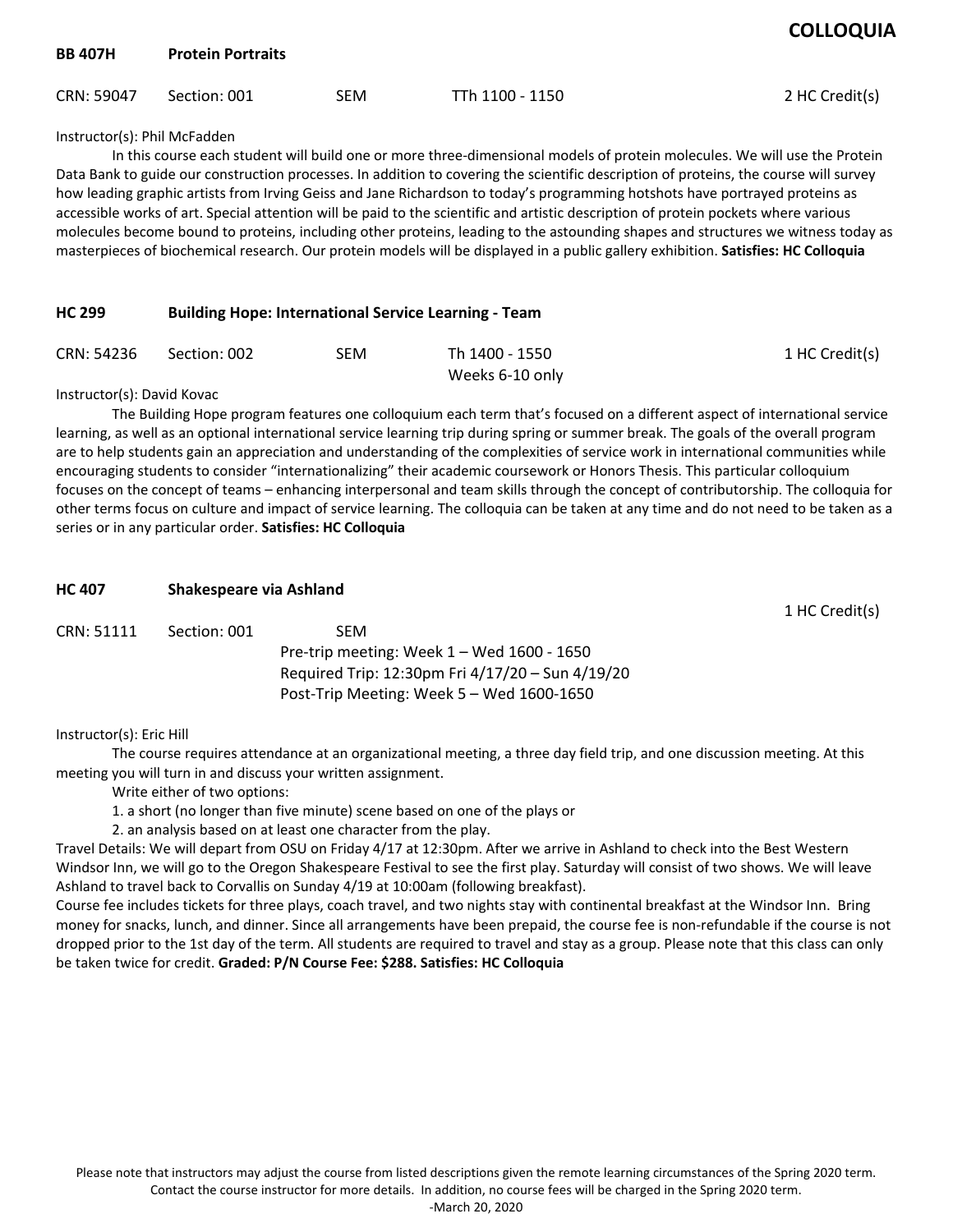| <b>HC 407</b> | <b>STEM Outreach as Service Learning</b> |            |                |                |  |  |
|---------------|------------------------------------------|------------|----------------|----------------|--|--|
| CRN: 53926    | Section: 002                             | <b>SEM</b> | Th 1800 - 1950 | 2 HC Credit(s) |  |  |

## Instructor(s): Margaret Haak & Skip Rochefort

This colloquium will focus on doing. Students will learn about the delivery of STEM content in typical outreach environments, and you'll learn by doing. Students in this class are required to participate in five K-12 Outreach events. These 10 hours of outreach participation (approximately every other week) will be part of the course time requirements - some occur during class meeting times. Service Learning Opportunities include Discovery Days, Earth Day, Family Science and Engineering Nights, and school campus visits. **Satisfies: HC Colloquia** 

| <b>HC 407</b> | A Recovery Plan for a Sick Society |     |               |                |  |
|---------------|------------------------------------|-----|---------------|----------------|--|
| CRN: 59050    | Section: 003                       | SEM | W 1000 - 1150 | 2 HC Credit(s) |  |

Instructor(s): Richard Clinton

Business as usual isn't working -- consumerism, incessant distractions, and the never-ending push for economic growth haven't made us happier. Neither have our compulsion for personal advancement nor our tepid concern for the common good. The individual, social, and environmental costs of this cultural crisis are becoming intolerable. Our seminar will be structured around readings from *Enough is Enough: Building a Sustainable Economy in a World of Finite Resources*. A 2-page "critical reaction paper" will prepare you for class discussions and provide me with a way to offer suggestions for improving your writing. In essence, we will be confronting head-on the unsustainable way of life of the modern era and examining some well-conceived alternatives. **Graded: P/N Satisfies: HC Colloquia** 

| <b>HC 407</b> | <b>Plastics for Poets</b> |            |                |                |  |  |
|---------------|---------------------------|------------|----------------|----------------|--|--|
| CRN: 53499    | Section: 004              | <b>SEM</b> | Th 1600 - 1750 | 2 HC Credit(s) |  |  |

Instructor(s): Skip Rochefort

In one of the most memorable scenes from the 1967 movie classic "The Graduate", Ben (Dustin Hoffman) is given an invaluable piece of advice by Mr. McGuire, one of his father's oldest business friends:

Mr. McG: Ben, come with me for a minute. I want to talk to you. I just want to say one word to you. Just one word. Ben: Yes, sir. Mr. McG: Are you listening? Ben: Yes, I am sir. Mr. McG: PLASTICS! Ben: Exactly how do you mean? Mr. McG: There's a great future in PLASTICS. Think about it. Will you think about it? Ben: Yes, I will sir.

And indeed they were the future and still are a major part of the present (because they don't break down and will never go away!). This colloquium will expose students to their reliance on plastics in every aspect of their daily lives -- from soft drinks, shampoos, and baby diapers to automobiles. The material will be presented in such a way that it is accessible to students from all majors. There are no pre-requisites for the course -- other than a genuine interest in learning how and why many of the items we encounter each day are made. After some introductory overview material, the course direction will be determined in large part by the interests of the participants.

There will be a series of demonstrations and experiments on making plastics and other gel materials; measuring the properties of plastics; plastics recycling; paper vs. plastic; plastics in food; and the best part of all -- plastic toys! Each student will be given their very own example of what has been called by some educators (yours truly included) "...the most educational toy ever invented." **Satisfies: HC Colloquia**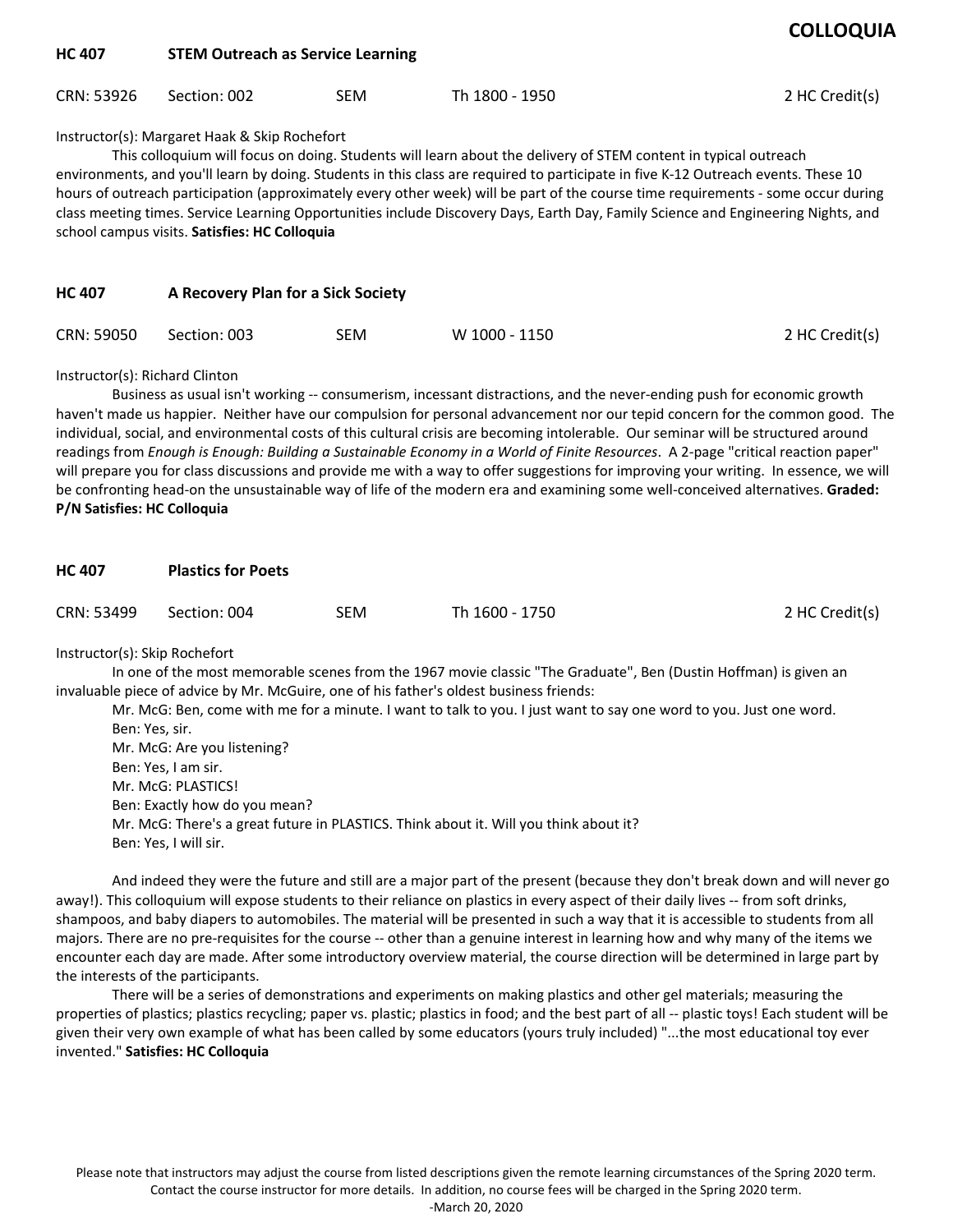| <b>COLLOQUIA</b> |
|------------------|
|------------------|

| HC 407 | <b>Addiction in Modern Society</b> |  |
|--------|------------------------------------|--|
|        |                                    |  |

| CRN: 53500 | Section: 005 | SEM | W 1400 - 1550 | 2 HC Credit(s) |
|------------|--------------|-----|---------------|----------------|
|            |              |     |               |                |

Instructor(s): Ray Tricker

This course is designed to examine addictive behavior, compulsive behaviors, craving, ideations, and fixations in a variety of different settings; namely, exercise, exercise and eating disorders, workaholism, technology addiction, sex addiction, gambling addiction, body dysmorphic disorder, self-harm, and substance abuse addiction. Common psychological characteristics among the various addictive behaviors will be discussed e.g.; urges, fixations, irritability, craving, obsession. **Graded: P/N Satisfies: HC Colloquia** 

| <b>HC 407</b> | <b>Analyzing Humor</b> |     |               |                |  |  |
|---------------|------------------------|-----|---------------|----------------|--|--|
| CRN: 56509    | Section: 006           | SEM | M 1400 - 1550 | 2 HC Credit(s) |  |  |

Instructor(s): Eric Hill

The writer E.B. White once said, "Humor can be dissected as a frog can, but the thing dies in the process and the innards are discouraging to any but the pure scientific mind." We'll be killing a lot of frogs in this course, examining many types of humor - including satire (Horatian versus Juvenalian), burlesque, parody, irony, gallows, anti-humor, and more. Students will write analyses and present examples of humor in class, but they will also present their own attempts at writing humor. Students will learn about the various theories of humor, the history and development of different types of humor, and how to use the tools of analysis to examine the various mechanisms of humor. **Graded: P/N Satisfies: HC Colloquia** 

| <b>HC 407</b> |  | <b>Principles of Comparative Planetology</b> |  |
|---------------|--|----------------------------------------------|--|
|---------------|--|----------------------------------------------|--|

| CRN: 53912 | Section: 007 | SEM | TTh 1000 - 1050 | 2 HC Credit(s) |
|------------|--------------|-----|-----------------|----------------|
|------------|--------------|-----|-----------------|----------------|

Instructor(s): Randy Milstein

This colloquium may appeal to honors students considering space sciences as a field of study. Planetology - often referred to as planetary science - is an interdisciplinary field combining planetary astronomy with geology, geophysics, geochemistry, geomorphology, atmospheric sciences, oceanography, hydrology, glaciology, and astrobiology with intent to describe and suggest physical conditions and processes on other celestial bodies including planets, dwarf planets, moons, and asteroids. This course provides students with an introduction to the fundamental scientific principles of comparative planetology with particular attention to how we know what we know about other celestial bodies and the state of current technologies used to gather Solar System data. **Graded: P/N Satisfies: HC Colloquia** 

| HC 407 | Science, Aesthetics, and the Invention of Altered States |
|--------|----------------------------------------------------------|
|--------|----------------------------------------------------------|

| 2 HC Credit(s)<br>CRN: 53913<br>W 1400 - 1550<br>SEM<br>Section: 008 |  |
|----------------------------------------------------------------------|--|
|----------------------------------------------------------------------|--|

Instructor(s): Robin Pappas

The nineteenth through early twentieth centuries saw a transformation in how Western cultures understand human consciousness. This shift was informed in part by "science" – technologies and methods for describing and explaining behavior and experience that were becoming disciplines: neurology, physiology, pharmacy, psychology, and psychiatry—and by "aesthetics"-- the artistic, literary, and philosophical texts and perspectives (themselves using technologies and methods) emphasizing the subjective and social relevance of experience. In the interest of documenting "the whole man," these discourses explored experiences reflecting the typically intractable aspects of human consciousness, what Aldous Huxley (author of *Brave New World* and *The Doors of Perception*) termed "the mind's antipodes." In short, they investigated altered states of consciousness, particularly those induced by substances. The prominent genre for articulating this transformation was the drug confession. Though first adopted by aesthetic authors, the confession model provided a rhetorical architecture for scientific writers, as well. By looking at how authors describe the phenomena they experience as a result of using substances, particularly psychedelics, we will find new ways to ask questions about topics as diverse as poetic expression, medical ethics, human consciousness, and legal history. Most important to our investigation will be the challenge of understanding how the images used to represent substance use within specific socio-historical moments inform our understandings about and judgments of those behaviors. **Satisfies: HC Colloquia**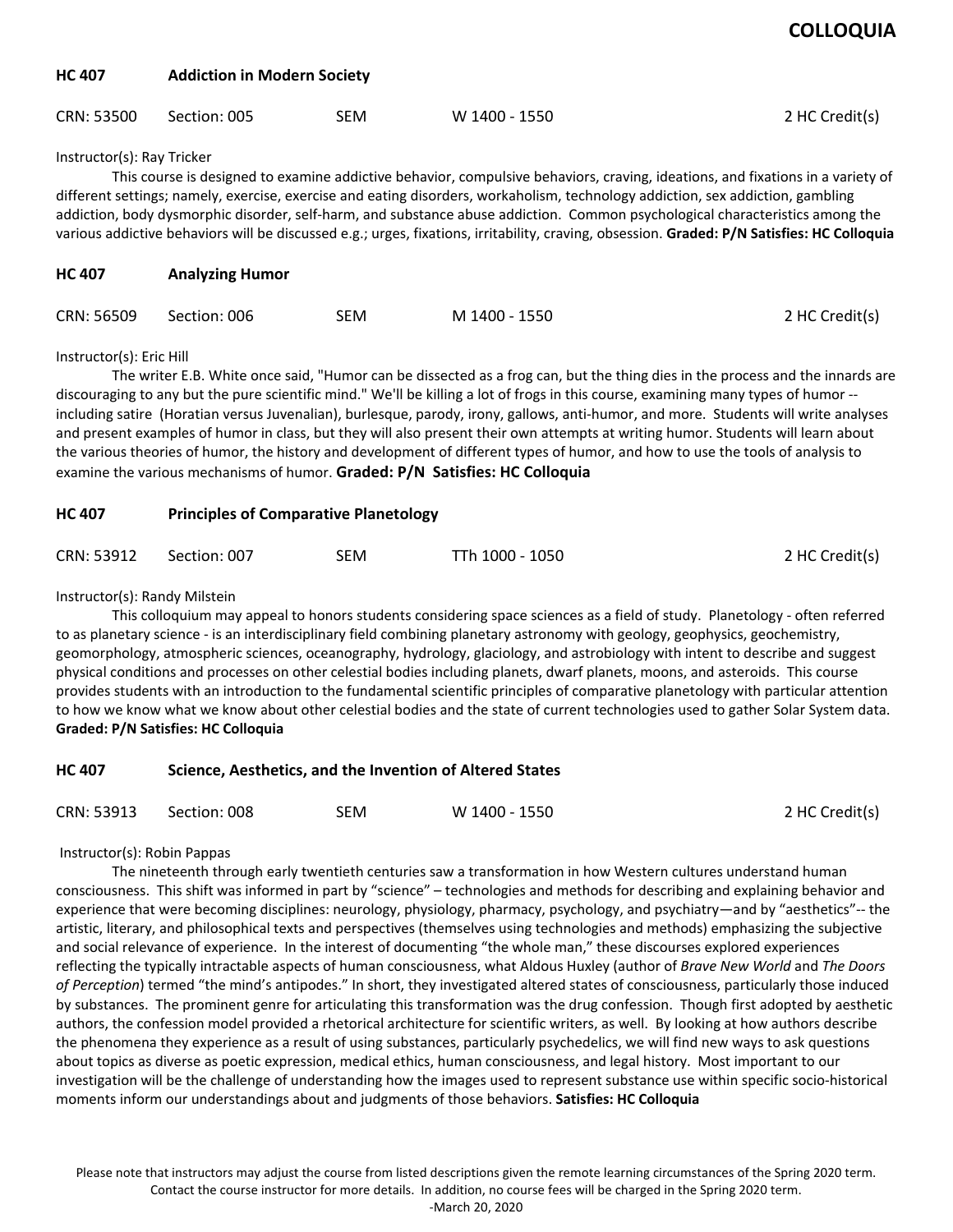| HC 407 | <b>Biomimicry: Wisdom and Inspiration from Nature to Solve Human Challenges</b> |  |
|--------|---------------------------------------------------------------------------------|--|
|--------|---------------------------------------------------------------------------------|--|

| CRN: 59051 Section: 009 | SEM | M 1400 - 1450                                 | 1 HC Credit(s) |
|-------------------------|-----|-----------------------------------------------|----------------|
|                         |     | Field trip April 20 <sup>th</sup> 2:00-5:00pm |                |

Instructor(s): Shanna Ruyle

Do you see people having challenges with products, services or businesses? Would you like to solve these challenges by borrowing insights and design expertise from other species?

*"Biomimicry is a practice that learns from and mimics the strategies found in nature to solve human design challenges — and find hope along the way."* —Biomimicry Institute

Explore the biomimicry framework and method of developing innovation for product/service/business design or other global/local challenges. Student-led questions and inquiry will determine which challenges to focus on both individually and in groups throughout the course. Take advantage of spring weather and spend some time outside in nature during this exploration—connect to concepts outside the classroom (literally and figuratively). Field trip April 20<sup>th</sup> 2:00-5:00pm. Students who are not able to attend the trip will be offered an alternative assignment. **Graded: P/N Course Fee: \$5. Satisfies: HC Colloquia** 

| <b>HC 407</b> |              | <b>Technology and the Good Life</b> |               |                |  |  |  |
|---------------|--------------|-------------------------------------|---------------|----------------|--|--|--|
| CRN: 55100    | Section: 010 | SEM.                                | T 1400 - 1550 | 2 HC Credit(s) |  |  |  |

Instructor(s): Kenneth Funk

We all seek the Good Life, a life wherein our material needs are met and certain higher goods are realized, and, for many of us, technology has become a chief, if not the pre-eminent, means to it. But technology can also be an impediment to the Good Life and the roots of this ambivalent nature of technology may lie in our own fallibilities, mental and moral. In this colloquium, we will discuss the Good Life, why technology can be both means and impediment to it, and how to make technology more of the former and less of the latter. **Graded: P/N Satisfies: HC Colloquia** 

## **HC 407 Ecology, Sustainability, and Human Health**

| CRN: 55775 Section: 011 | SEM | Th 1000 - 1150                | 1 HC Credit(s) |
|-------------------------|-----|-------------------------------|----------------|
|                         |     | Weeks 2, 4, 6, 8, and 10 only |                |

Instructor(s): Viktor Bovbjerg

The confluence of ecology and human health is key to sustainability—to the continued presence of people on the earth. We will explore population, community, and individual health through the lens of ecology, how humans interact with other organisms and their environments. The course will be a mix of field work and discussion. Field work will consist of visiting natural and human-altered/built environments, to assess their potential relationships to human health. These trips during class meeting times will form the basis for discussion, to illustrate the deeper relationships of humans and human health to the living and physical environment. **Graded: P/N Course Fee: \$8. Satisfies: HC Colloquia** 

## **HC 407 From Zombies to Preppers: America's Obsession with Apocalypse**

| CRN: 55101 | Section: 012 | SEM | Th 1000 - 1150 | 2 HC Credit(s) |
|------------|--------------|-----|----------------|----------------|
|------------|--------------|-----|----------------|----------------|

#### Instructor(s): Rob Drummond

Americans of late seem to be spending more and more time both fretting and fantasizing about The End of the World as We Know It. This is not a new subject in human history, but without question the last ten to fifteen years in America have seen a notable upswing not only in the number of post-apocalyptic books, movies, and TV series, but also in our fascination with zombies, mass pandemics, and mega-disaster preparedness. What's behind this addiction to apocalypse? Our goal in the course will be to explore this question. We will categorize societal collapse using a representative range of potential catastrophes, then seek historical and contemporary patterns, look for answers—and try to have some fun doing it. Welcome to class! **Graded: P/N Satisfies: HC Colloquia**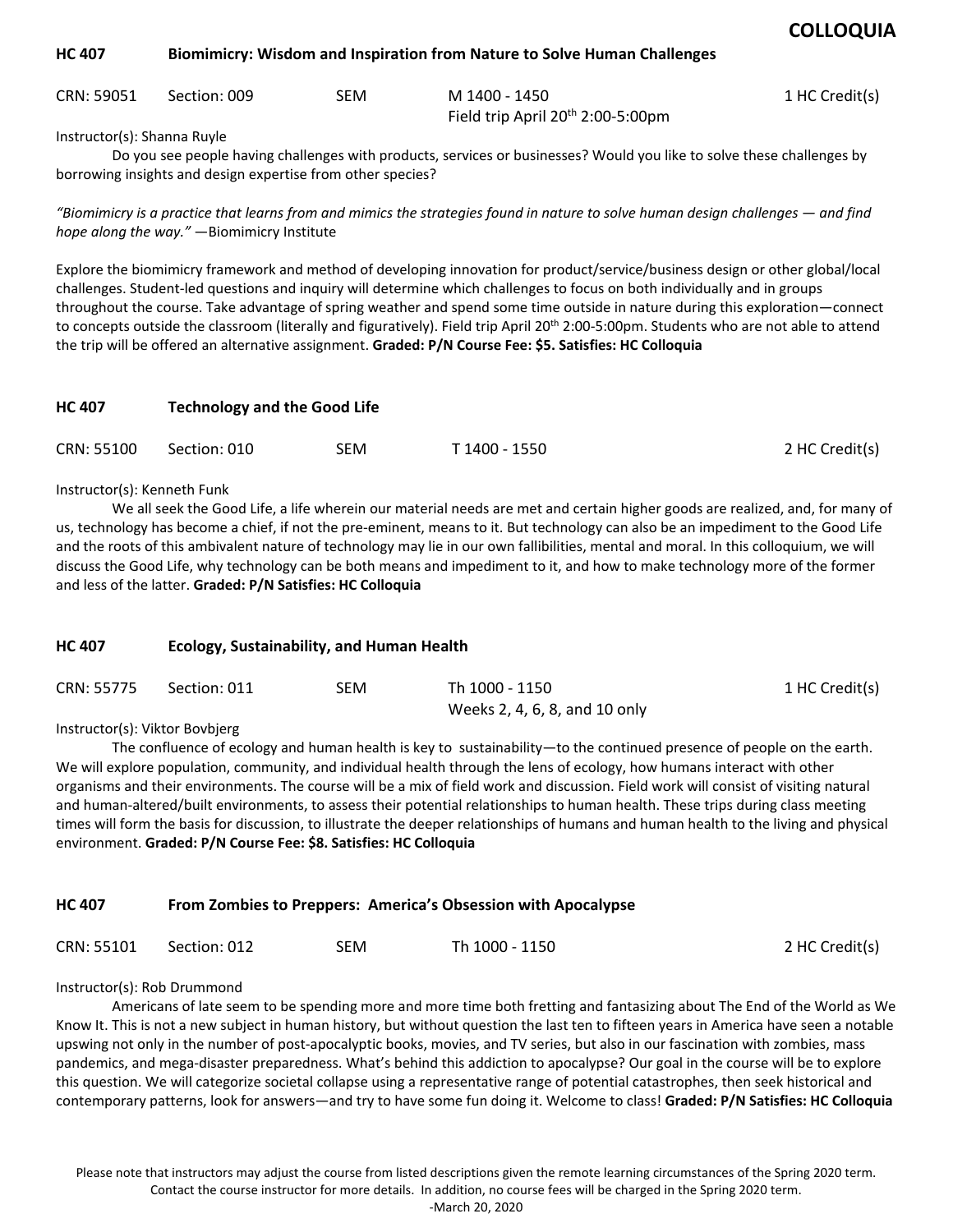#### **HC 407 God, Pain, and the Problem of Evil: An Introduction to C.S. Lewis**

| CRN: 55102 | Section: 013 | SEM | M 1600 - 1750 | 2 HC Credit(s) |
|------------|--------------|-----|---------------|----------------|
|------------|--------------|-----|---------------|----------------|

Instructor(s): Gary Ferngren

C. S. Lewis (1898-1963), Oxford don, novelist, and literary critic, was one of the most gifted and popular theological writers of his generation. Lewis dealt in his philosophical and imaginative works with some of the most basic and perennial moral and religious questions. The format will consist of discussion based on selected readings from four well-known books of C. S. Lewis. I will encourage the expression of a variety of points of view and help students both to analyze Lewis's ideas and to express their own opinions in a rational and informed manner. Lewis is provocative and his writings lend themselves to discussion and debate. A writing component is included in the form of a short paper of five or six pages based on the assigned reading for the course. The topic: 'How does C. S. Lewis develop and illustrate in his fictional works the themes that he discusses in his philosophical works?' It will be graded on both content and style. Verbal communication skills will be cultivated by the discussion format. **Graded: P/N Satisfies: HC Colloquia** 

| <b>HC 407</b> | Leadership and Positive Psychology |     |               |                |  |  |
|---------------|------------------------------------|-----|---------------|----------------|--|--|
| CRN: 56506    | Section: 014                       | SEM | M 1000 - 1150 | 2 HC Credit(s) |  |  |

#### Instructor(s): Don Johnson

This is why we are here. It makes sense to assume that people who possess a strong sense of personal wellbeing and a perspective of optimism are likely to create/support leadership solutions that have lasting effectiveness and support the wellbeing of others. Leadership is the creation of a solution to something. The solution could focus on anything from leading the development of a community event to addressing health care in third world countries. Positive psychology is "the scientific study of what makes life most worth living, using a perspective of optimism and wellbeing" as expressed in the PERMA Theory developed by Marty Seligman at the University of Pennsylvania. We will study the PERMA Theory and use its elements as a foundation for creating leadership solutions in a series of actual Case Studies. Your work is about thinking and thinking creatively. You will have one homework assignment, which is a research paper due at the beginning of finals week. **Graded: P/N Satisfies: HC Colloquia** 

## **HC 407 Creative Writing in Nature**

| CRN: 59052 | Section: 016 | SEM | F 1200 - 1350                                                                     | 2 HC Credit(s) |
|------------|--------------|-----|-----------------------------------------------------------------------------------|----------------|
|            |              |     | Required Field Trips: April 10-11, May 8-9, and one local trip during class time. |                |
|            |              |     | See description for full details.                                                 |                |

Instructor(s): Jeff Fearnside

 Class members explore nature—both around them, in Oregon's beautiful natural environment, and within them, through thoughts, associations, and memories—as a catalyst for writing original works of fiction, poetry, and creative nonfiction. Short readings in all three genres provide context for writing exercises based on specific prompts, a nature journal, and two longer creative projects. Special emphasis is on experiential opportunities found in various field trips both locally and farther away, including student-led interactions with resident naturalists and other expert guides. The class requires attendance at three field trips. Trip 1: To Shotpouch Cabin in the Coast Range April 10-11 (leaving 11 a.m. Friday-and returning to campus by noon Saturday). Trip 2: To the Andrews Forest in the Cascades May 8-9 (leaving 10 a.m. Friday- and returning to campus by 1 p.m. Saturday). Students must also attend at least one (with the option of both) of 2 short local day trips on Fridays, April 24 and/or May 22 held during class times. Course fee covers transportation, lodging, and meals for both overnight trips. **Graded: P/N Course Fee: \$83. Satisfies: HC Colloquia**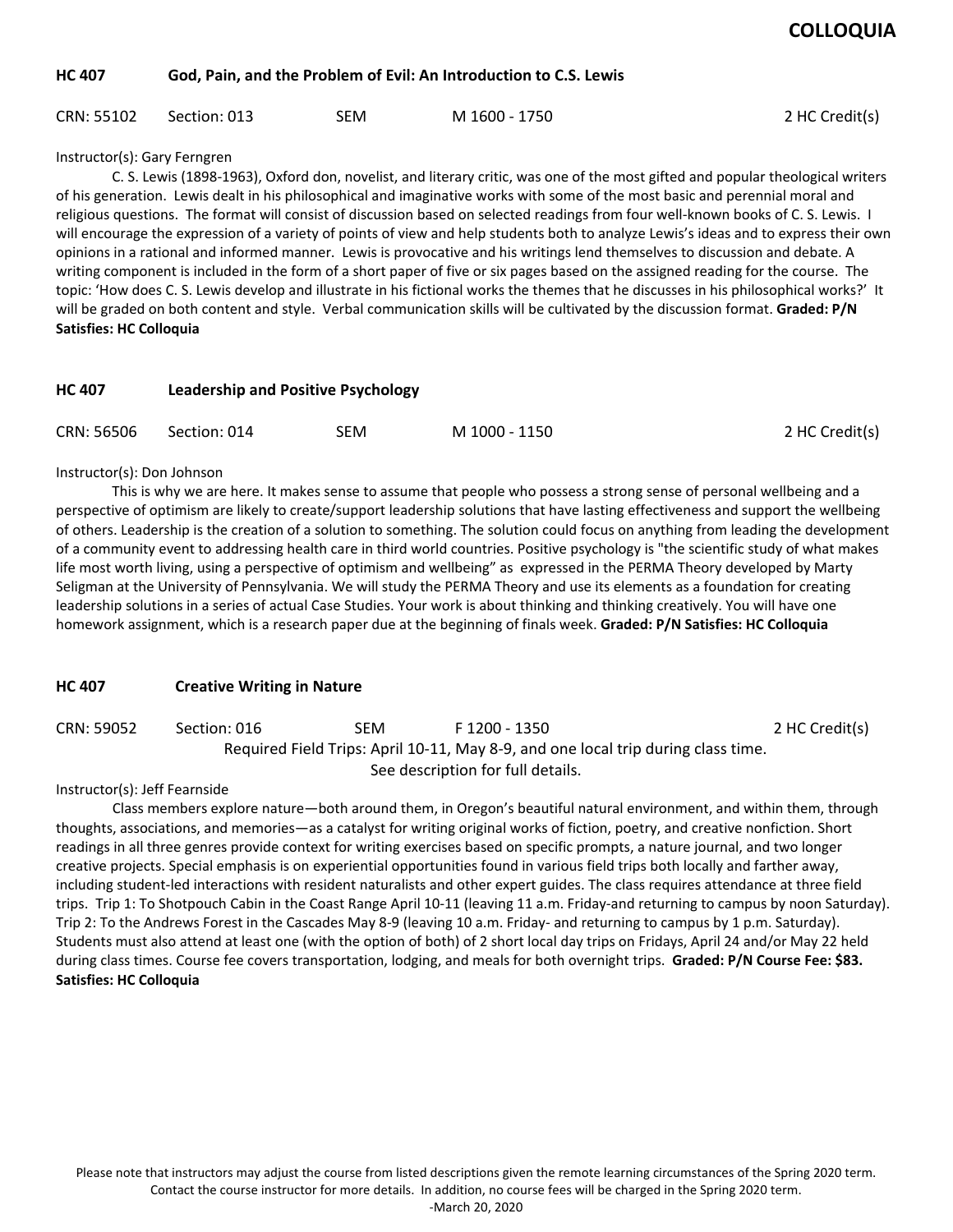| <b>HC 407</b> | Toy-Based Technology for Children with Disabilities |     |               |                |  |  |  |
|---------------|-----------------------------------------------------|-----|---------------|----------------|--|--|--|
| CRN: 55776    | Section: 018                                        | SEM | T 1400 - 1550 | 2 HC Credit(s) |  |  |  |

#### Instructor(s): Sam Logan

This is a "hands-on" and "brains-on" course where students will gain skills and knowledge through real-world experience and the reading and discussion of current scientific research related to core course topics. This experience will be driven through engagement with the Go Baby Go (GBG) program. GBG is a community-based outreach program that works with families, clinicians and industry to provide modified ride-on toy cars to children with disabilities to use for fun, function, and exploration. http://health.oregonstate.edu/gobabygo. Students will gain the necessary technical skills such as cutting PVC pipe and basic wiring. Students will work directly with families to customize ride-on car modifications to meet the individual needs of children with disabilities. The technical skills and scientific research will be open and accessible to all students, regardless of previous background or experience. **Satisfies: HC Colloquia** 

| <b>HC 407</b> | <b>Exploring the Crystalline World</b> |     |               |                |  |  |
|---------------|----------------------------------------|-----|---------------|----------------|--|--|
| CRN: 59055    | Section: 019                           | SEM | M 1000 - 1150 | 2 HC Credit(s) |  |  |

#### Instructor(s): David Cann

The world around us is made of atoms, and most of the solid materials we see and touch are composed of atoms in a special arrangement defined as "crystalline." A crystalline material is one in which the atoms are organized into a periodic, ordered arrangement that is repeated over long distances. In this colloquium, we will qualitatively explore the chemistry, structure, and symmetry of the common crystalline materials that are all around us – and even inside our bodies. We will discuss examples in class from engineering, geology, biology, we will conduct some simple laboratory demonstrations, and we will tour laboratory facilities on campus that are used to study crystalline materials. **Graded: P/N Satisfies: HC Colloquia** 

| <b>HC 407</b> | John Steinbeck's Pacific |     |               |                |  |  |
|---------------|--------------------------|-----|---------------|----------------|--|--|
| CRN: 56667    | Section: 020             | SEM | T 1100 - 1150 | 1 HC Credit(s) |  |  |

## Instructor(s): Holly V Campbell

Throughout this course, we will examine *The Log from the Sea of Cortez*, the book chronicling the voyage of John Steinbeck and Ed Ricketts to collect marine fauna in the Gulf of California. The course will employ interdisciplinary lectures, discussions, group and individual research, guest lectures and film to explore the work's rich context in terms of coastal marine science and investigation, politics (U.S. and natural resource), history and natural history, friendship, philosophy, ethics, and navigation. The class will culminate in a discussion of the literal and figurative meanings of terms such as expedition, voyage, and discovery, their relevance to contemporary society, and how we may interpret these terms within our lives both as individuals and communities confronted with a changing environment. **Graded: P/N Satisfies: HC Colloquia** 

| <b>HC 407</b> | <b>Imaging the American West</b> |     |               |                |
|---------------|----------------------------------|-----|---------------|----------------|
| CRN: 57457    | Section: 021                     | SEM | W 1000 - 1150 | 2 HC Credit(s) |

#### Instructor(s): John Campbell

Images of the American West are formative in American and, to some extent, world culture. The Western landscape has been portrayed as iconic: a stage on which cultural constructions of individualism, gender, empire, otherness, and nature are graphically enacted. Western peoples, similarly, have often been presented as archetypes (or as stereotypes), representative of American myths, fears, and ideals. In this course, we will explore images of the West—paintings, photographs, and Western films and their implications for contemporary culture and identity. As an integral part of this exploration, we will create original images in order to experience the power of visual depiction in a landscape context. **Graded: P/N Satisfies: HC Colloquia**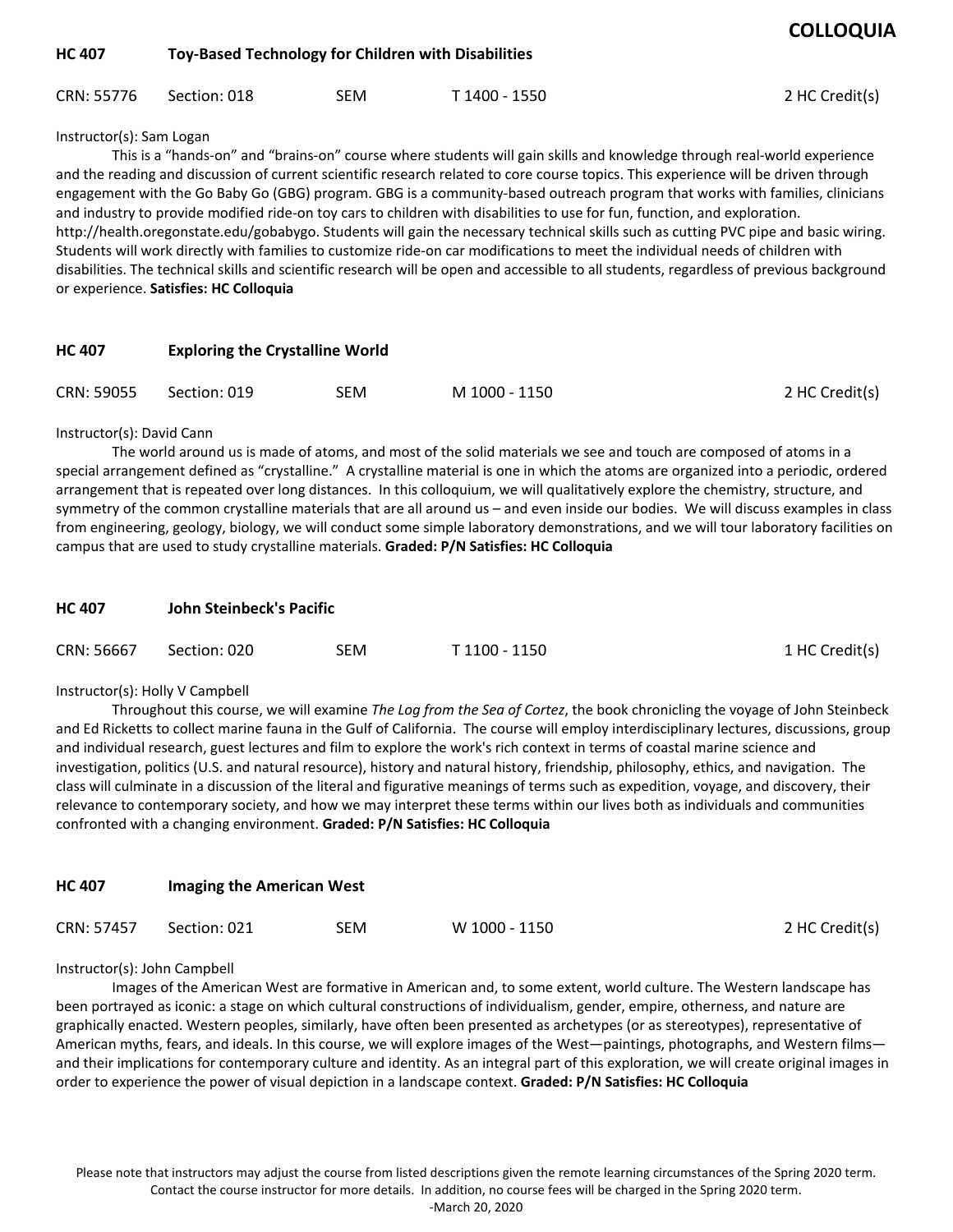| <b>HC 407</b>              | <b>Imaging the Universe</b> |            |                                                                                                                                                                                                                                                                                                                                                                                                                                                                                                                                         |                |
|----------------------------|-----------------------------|------------|-----------------------------------------------------------------------------------------------------------------------------------------------------------------------------------------------------------------------------------------------------------------------------------------------------------------------------------------------------------------------------------------------------------------------------------------------------------------------------------------------------------------------------------------|----------------|
| CRN: 59056                 | Section: 022                | <b>SEM</b> | Th 1500 - 1550                                                                                                                                                                                                                                                                                                                                                                                                                                                                                                                          | 1 HC Credit(s) |
| Instructor(s): Tom Carrico |                             |            | The universe is far more than what our eyes can see. Using DSLR cameras (their own or borrowed from the school),<br>students will go outside and image the night sky. They will learn various methods of image processing that will help tease out all<br>available information. From there, the course will look at many of the resources available that will reveal more of the spectrum of<br>والمعارمة فيتنافس ويسترم ومارا السروسي ومستحامه والمستسمطة والمسر ومشاهدهم والمستحاف والمستحدث والمستحدث والمستحدث والمستحدث والمستحدث |                |

the universe, including radio telescopes, orbiting observatories, and other novel techniques. There will be opportunities to look through solar telescopes, experience a local star party (on campus) with a wide range of telescopes, and spend many evenings photographing the universe at a site on campus.

**Graded: P/N Satisfies: HC Colloquia** 

| <b>HC 407</b> | <b>Lighting for Human Wellbeing</b> |     |               |                |  |
|---------------|-------------------------------------|-----|---------------|----------------|--|
| CRN: 59057    | Section: 023                        | SEM | M 1800 - 1950 | 2 HC Credit(s) |  |

#### Instructor(s): Milena Simeonova

Indoor lighting impacts our health. What we see (and don't see) sends signals to our brain, regulating hormonal production, mind concentration, and the quality of our sleep. To learn what constitutes healthy lighting conditions, students will experiment "hands-on" with LED lights, and will perform "mock-ups" in "real-life projects" on campus. Students will integrate sciences, nature, and hands-on experiences to create "Guidelines for Healthier Lighting;" and develop social responsibility for human wellbeing, presenting to OSU "clients" on how to improve lighting conditions and human wellbeing on campus. **Graded: P/N Satisfies: HC Colloquia** 

| <b>HC 407</b> | <b>Philosophy of Happiness</b> |     |               |                |  |  |
|---------------|--------------------------------|-----|---------------|----------------|--|--|
| CRN: 59059    | Section: 024                   | SEM | T 1200 - 1350 | 2 HC Credit(s) |  |  |

#### Instructor(s): Marta Kunecka

We all have a desire to be happy. Is our need for happiness causing us to suffer as an elusive flatter or is the desire substantial and necessary to live a satisfying life? What is it that what we are looking for? What is happiness as such? In this course, we will immerse ourselves in the wisdom of some of the greatest philosophers and search for answers that can become guidelines for life. By closely examining the thought of a few chosen Western and Eastern thinkers we will discuss and brainstorm about different ideas of happiness in order to find its essence. The course will be based on close analysis of the texts and vibrant in-class discussions. By the end of this course we will become closer to understanding the essence of happiness and, perhaps, become a bit more skilled in creating a happy life. **Graded: P/N Satisfies: HC Colloquia** 

| <b>HC 407</b> | <b>Science, Ethics and Star Trek</b> |     |                |                |  |  |
|---------------|--------------------------------------|-----|----------------|----------------|--|--|
| CRN: 57460    | Section: 025                         | SEM | Th 1400 - 1450 | 1 HC Credit(s) |  |  |

#### Instructor(s): Diana Rohlman

"What you're doing isn't self-defense. It's the exploitation of another species for your own benefit. My people decided a long time ago that that was unacceptable, even in the name of scientific progress." - Captain Kathryn Janeway. While we have the ability to clone animals (and therefore humans), the ethical and moral ramifications have tempered many scientific advances. The fictional universe of Star Trek often explores the nexus of advanced technologies and the resultant ethical considerations. This class will use episodes from the Star Trek universe, paired with real-life case studies, to delve into the seen and unforeseen consequences of advanced technologies. Examples include experimental surgical techniques, genetic engineering, cloning, artificial intelligence and environmental regulations. **Satisfies: HC Colloquia**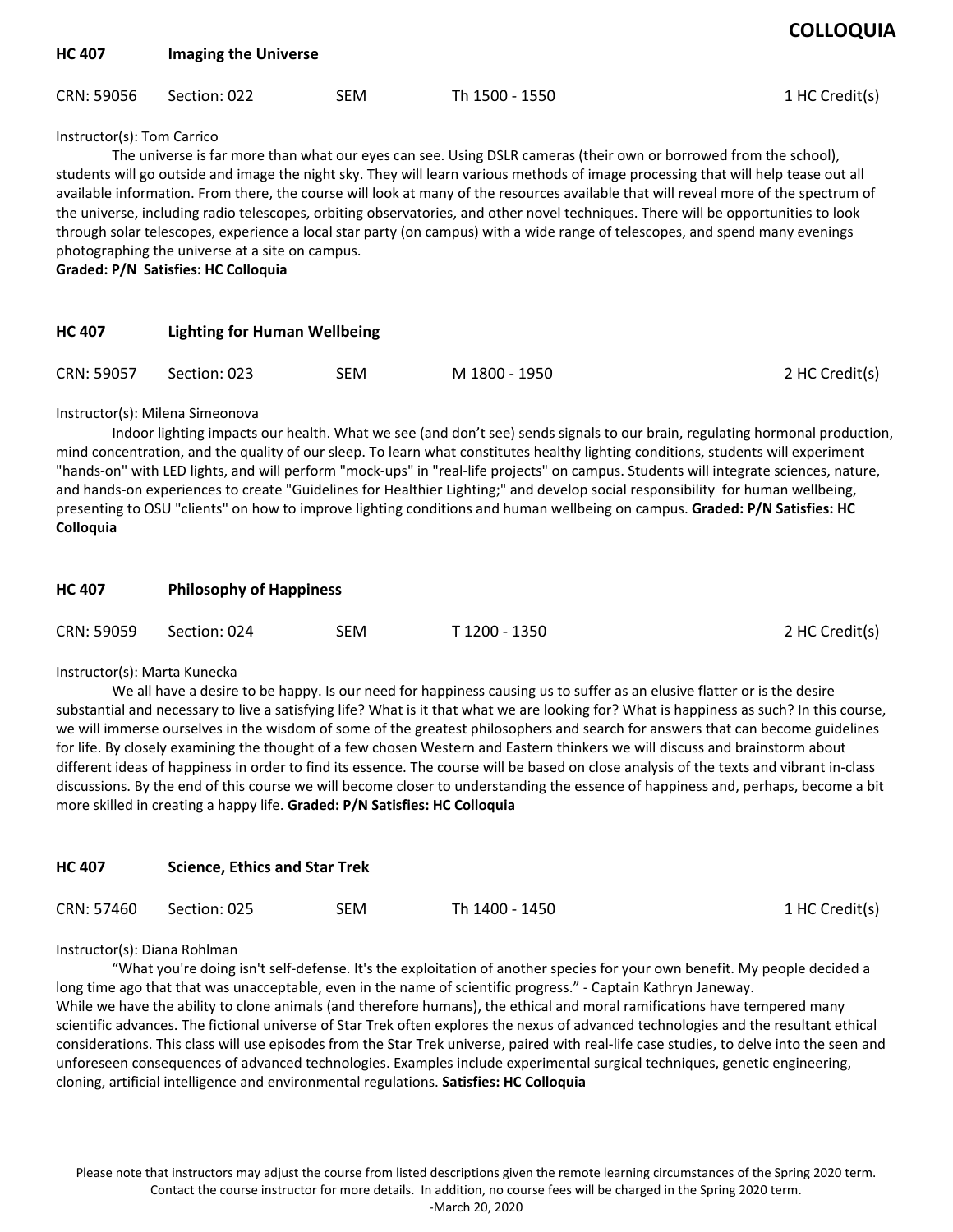| <b>HC 407</b> |              |     | Advancing Our Knowledge of Earth and Beyond: Satellite Missions |                |  |  |
|---------------|--------------|-----|-----------------------------------------------------------------|----------------|--|--|
| CRN: 57461    | Section: 026 | SEM | Th 1200 - 1350                                                  | 2 HC Credit(s) |  |  |

Instructor(s): Nancy Squires

Space missions have always been a source of knowledge and inspiration. Satellites serve to communicate signals and allow us to access and exchange information globally. Satellites have advanced our knowledge of the earth's weather and global warming. Furthering our knowledge of the solar system and beyond is made possible with satellites that process images and signals from space. The course will begin with an overview of the launch mission, the fundamentals of orbital mechanics, and satellite power systems, and explore the design of past, present and future space missions. Missions such as Voyager, New Horizons, the International Space Station, and the James Webb telescope will be discussed. Current industry and research practices of satellite mission design will be explored. **Satisfies: HC Colloquia** 

| <b>HC 407</b> | <b>Migration and the Politics of Belonging</b> |     |                |                |  |  |
|---------------|------------------------------------------------|-----|----------------|----------------|--|--|
| CRN: 59058    | Section: 027                                   | SEM | MW 1300 - 1350 | 2 HC Credit(s) |  |  |

### Instructor(s): Douglas Clark

This colloquium offers a dialogue about migration in the contemporary world. Our primary concern is to understand how nation-state migration policies and international laws and norms impact people migrating for purposes of work, study, family unification, and refuge. Globalization has created new challenges for citizenship and human security. Boundaries are being blurred and the authority of states is being physically and conceptually eroded. Millions of people have multiple citizenship, millions more lack citizenship of their country of residence. Cultural heterogeneity is escalating. Identities are unstable and insecure. Refugee populations currently exceed 65 million, more than at any time since World War II. There are increasing numbers of people who do not 'belong.' They are the 'others.' Join the analysis and discussion with guests from the migrant and legal communities. **Graded: P/N Satisfies: HC Colloquia** 

| <b>HC 407</b> |              | People Like Us: Social Class in America |               |                |  |  |  |
|---------------|--------------|-----------------------------------------|---------------|----------------|--|--|--|
| CRN: 59569    | Section: 028 | SEM                                     | W 1200 - 1250 | 1 HC Credit(s) |  |  |  |

#### Instructor(s): Jeremy Townley

If asked about our social standing, most of us would say we're "middle class." But what does that actually mean? In this colloquium, we will use a combination of narrative and analytical texts, along with documentary films, to investigate the intersectional complexities of social class in America. We will explore such questions as: What is class? How can it limit individual and collective freedoms? What effect does it have on community? How does it influence our perceptions of individuals' skills and abilities? How are classes created and maintained? Our readings, discussions, short in-class writing assignments, and informal presentations will build toward a final project: a reflection on and/or exploration of some aspect of social class in the form of a personal essay, interview(s), digital narrative, photo collage, etc. **Graded: P/N Satisfies: HC Colloquia** 

| CRN: 59570 Section: 029 | SEM | T 1200 - 1350  | 1 HC Credit(s) |
|-------------------------|-----|----------------|----------------|
|                         |     | Weeks 1-5 only |                |

#### Instructor(s): Tenisha Tevis

Incorporating materials from the humanities, social sciences, and education, this course invites students to engage in selfexamination and engaged citizenship. Such grounding will help students develop the agency and flexibility necessary to navigate a rapidly changing political, social, and economic environment. The course will cover topics related to the relationship between athletes and activism, ethics and religion, and the role of identity politics in today's society. **Graded: P/N Satisfies: HC Colloquia**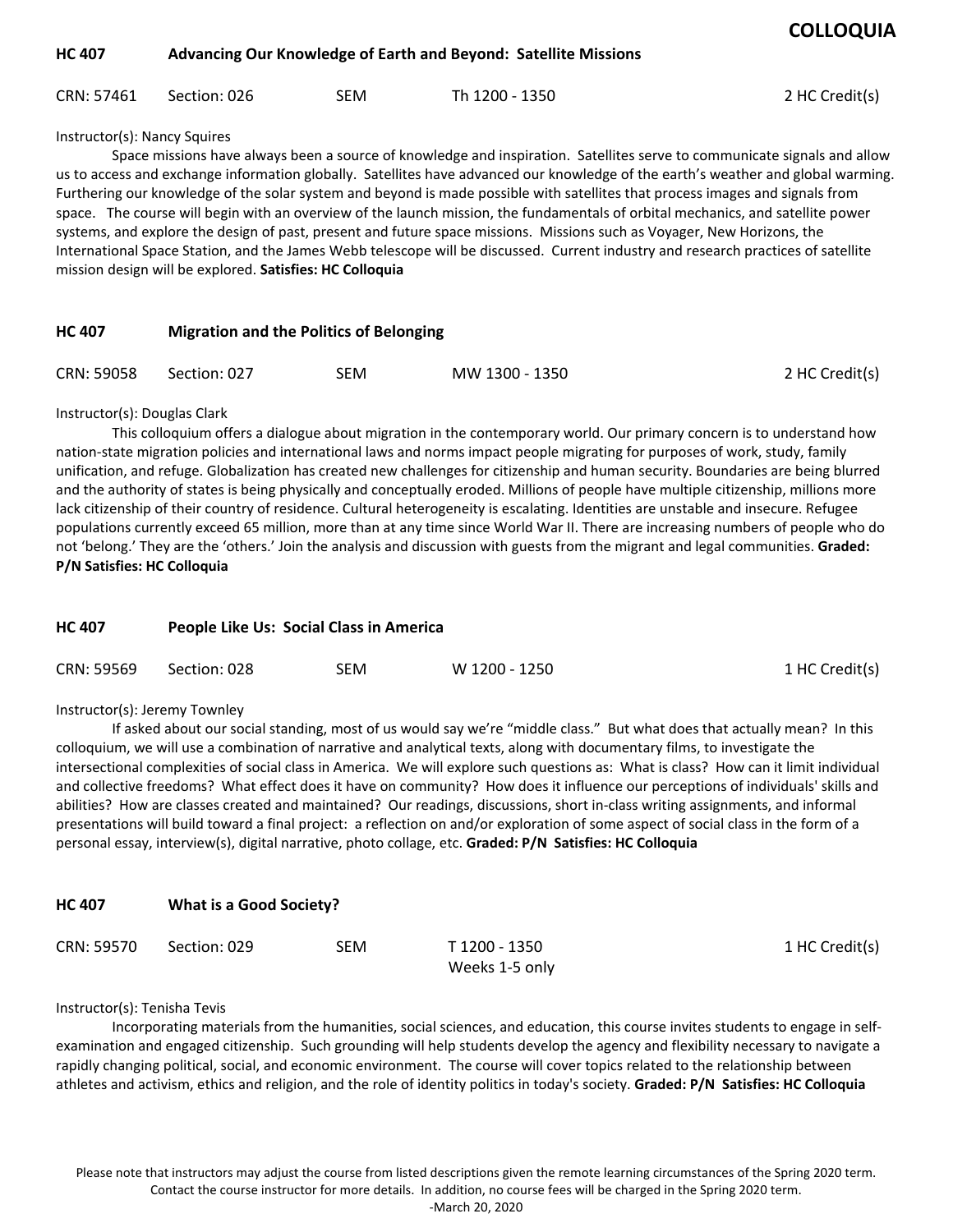| <b>HC 407</b> | Wikipedia: Universally Shared, Edited by Whom? |     |                |                |
|---------------|------------------------------------------------|-----|----------------|----------------|
| CRN: 59571    | Section: 030                                   | SEM | MW 1200 - 1250 | 2 HC Credit(s) |

## Instructor(s): Laurie Bridges & Diana Park

We all know and use Wikipedia–it's the fifth most visited website in the world. However, you may not know that Wikipedia is a social microcosm of the Internet with a unique set of social justice issues, reflected in Wikipedia articles and behind the scenes. For example, diversity in editors and writers is woefully lacking - the Wikimedia Foundation has noted the majority of editors are, "technically inclined, English-speaking, white-collar men living in majority-Christian, developed countries in the Northern hemisphere." In this class we will become creators and editors in order to address gaps in knowledge and increase equity in Wikipedia. **Graded: P/N Satisfies: HC Colloquia** 

| <b>HC 407</b> | Citizenship: US History, Politics, Law, & Society |  |
|---------------|---------------------------------------------------|--|
|               |                                                   |  |
|               |                                                   |  |

| CRN: 59572 | Section: 031 | SEM | F 1200 - 1350 | 2 HC Credit(s) |
|------------|--------------|-----|---------------|----------------|
|            |              |     |               |                |

Instructor(s): Christopher Nichols & Danielle Holtz

This class tackles some of the most pressing contemporary questions about American democracy and situates them in the longer political, legal, and social history involved. This course's readings and discussions assess citizenship in terms of what scholars call functions of capability and capacity. That is, while the class is concerned with exploring the question "what is a citizen?," we are more focused on the issue of "what can a citizen do," or, implicitly, "what is a citizen empowered or permitted to do?" and "what factors constrain those capacities?".

These perspectives guide students to understand citizenship as an ever-evolving process, contingent on a variety of factors controlled by the state and the dominant powers within any given society. To that end, the course is divided into four modules, each centered on the lived and contingent experience of citizenship: Becoming, Belonging, Behavior, and Belief. Each module will address the historical processes and institutional factors that govern that experience, including first-person testimonies and interviews, as well as the social, cultural, legal, and political contexts that shape it. Specific issues the class tackles include exclusion and inclusion, voting rights, immigration and naturalization, military service, social services, and much more. Each week, students will be introduced to these sorts of citizenship issues with short readings, viewing, listening, and writing assignments, alongside representations of its practical, on-the-ground complexity. For example, students will listen to a podcast that includes an interview with a scholar whose work they will have been assigned for that week on an issue related to citizenship, such as immigration, and with someone who can speak to the practical dynamics of that issue, such as an immigration-rights activist, a representative of Oregon's Citizenship and Naturalization Services, or a person who has experienced the naturalization process. **Graded: P/N Satisfies: HC Colloquia** 

## **HC 407 The Handmaid's Tale: Gender, Race, and Religion in Gilead**

| CRN: 60063 | Section: 033 | SEM | MW 0900 - 0950 | 2 HC Credit(s) |
|------------|--------------|-----|----------------|----------------|
|            |              |     |                |                |

Instructor(s): Eliza Barstow

In this course, you will read Margaret Atwood's novels The Handmaid's Tale and The Testaments, and you will also watch the first season of the Hulu adaptation of The Handmaid's Tale. Both the novels and the television show force us to ask difficult questions about personal freedom; the responsibilities of national governments; the relationships between men, women, and children; the diverse ways in which religion can be interpreted and put to use in society; and the nature and causes of human happiness. Moreover, the content of these stories require us to take a hard look at United States history (most specifically at the history of slavery and the exploitation of black bodies) and also at our many potential futures as a society.

In this class, your engagement with the material will culminate in the production of a short piece of fiction (or possibly a screenplay or poem) in which you write from the standpoint of one of the characters we meet in Gilead. As a class, we will create a collection of stories that broadens our understanding of the many people who inhabit and shape everyday life in Gilead. **Graded: P/N Satisfies: HC Colloquia** 

Please note that instructors may adjust the course from listed descriptions given the remote learning circumstances of the Spring 2020 term. Contact the course instructor for more details. In addition, no course fees will be charged in the Spring 2020 term.

-March 20, 2020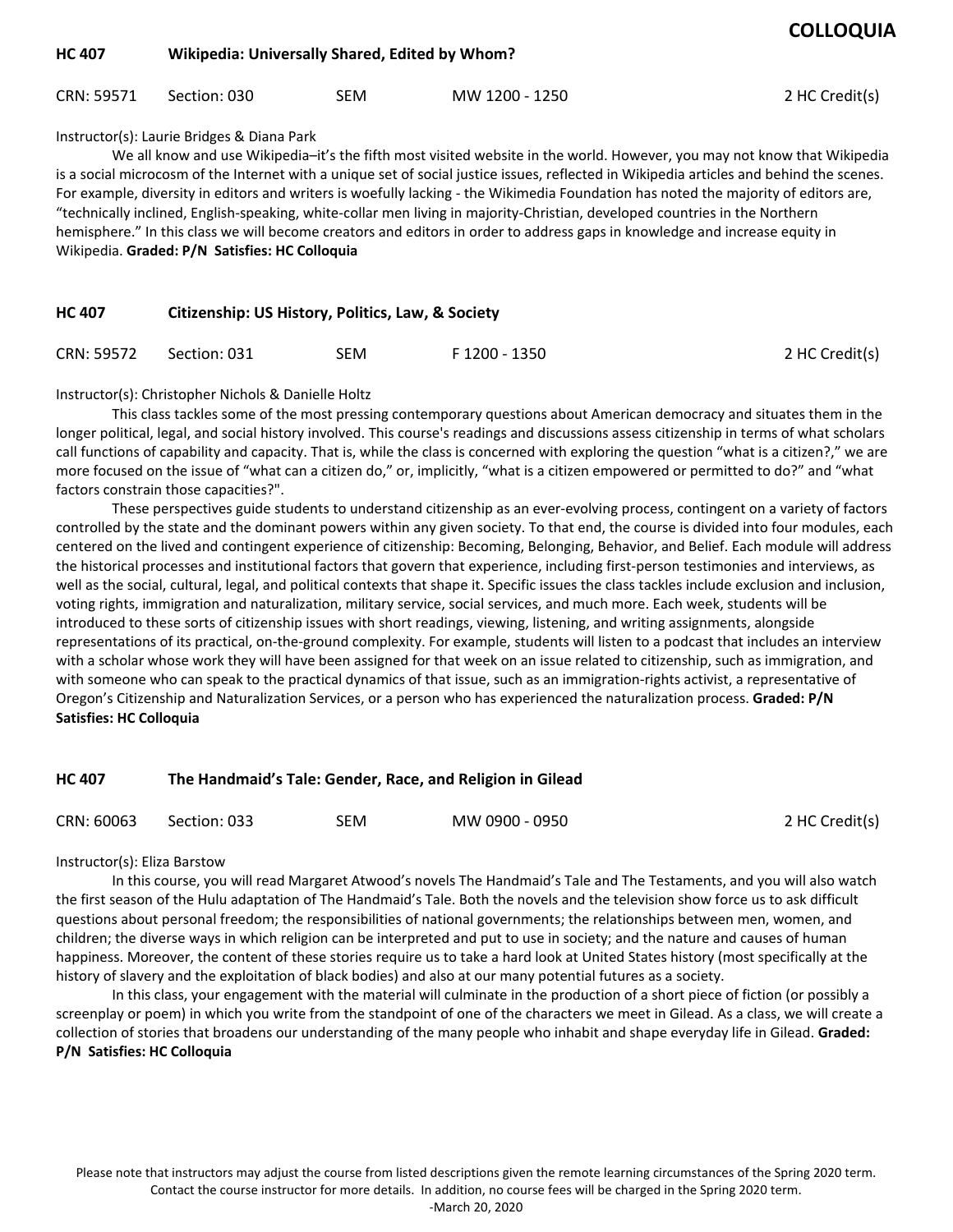| <b>HC 407</b>                  | <b>Humans and the Ocean</b> |            |                                                                                                                     |                |  |  |
|--------------------------------|-----------------------------|------------|---------------------------------------------------------------------------------------------------------------------|----------------|--|--|
| CRN: 60113                     | Section: 034                | <b>SEM</b> | MW 0900 - 0950<br>Required Field Trip May 20 <sup>th</sup> 9am - 12 pm                                              | 2 HC Credit(s) |  |  |
| Instructor(s): Susanne Brander |                             |            | The purpose of this course is to introduce students from diverse backgrounds to ways in which humans understand the |                |  |  |

marine environment, through scientific, literary and artistic approaches. Lectures, group and individual library research, field trips, and assignments will collate approaches from a range of disciplines including marine science, history, literary study, and other arts and humanistic disciplines. Through fiction and non-fiction literary perspectives designed to enhance critical reading skills, students will learn about historic and contemporary ocean and coastal issues, such as sustainable fisheries, plastic pollution, and climate change, with perspectives from faculty in the humanities, arts, and sciences. Interactive lessons will focus on how humans have come to understand the marine environment, by elucidating both the history of how scientific knowledge has developed and the ways in which that knowledge is represented in literary and other artistic mediums. This historical perspective will facilitate learning via discussion and storytelling. **Graded: P/N Satisfies: HC Colloquia** 

| CRN: 58094 Section: 400 | online | 2 HC Credit(s) |
|-------------------------|--------|----------------|
|                         |        |                |

## Instructor(s): Clare Braun

From Agatha Christie's Miss Marple to Kristen Bell's Veronica Mars, women have solved some of the dastardliest crimes of the detective genre both on the page and on the screen. We will look at a variety of texts and films featuring lady detectives—some very ladylike indeed, some decidedly not—to examine the cross-sections between gender and genre. How do these detectives use their performance of gender to solve mysteries? How do these stories challenge, reinforce, and/or complicate traditional notions of gender and crime? *This is an Ecampus course. Tuition rates for Ecampus courses are different than on-campus courses and can be found at ecampus.oregonstate.edu/services/tuition.* **Graded: P/N Satisfies: HC Colloquia** 

| <b>PH 407H</b> | The Physics and Philosophy of Time |     |               |                |  |
|----------------|------------------------------------|-----|---------------|----------------|--|
| CRN: 54793     | Section: 001                       | SEM | F 1400 - 1450 | 1 HC Credit(s) |  |

## Instructor(s): Albert Stetz

This is a one-credit Honors College seminar course intended for all Honors students regardless of major or class standing. What is time? Is it possible to revisit the past? Why does time have a definite direction despite the fact that most of the equations of physics are time-symmetric? Does time flow like a river or do we move through it? What time was it before the universe came into existence, and does time make any sense during the very earliest stages of the expansion of the universe? These are traditional philosophical questions for which modern physics has some surprising answers, and as you might expect, these answers raise further questions. **Satisfies: HC Colloquia**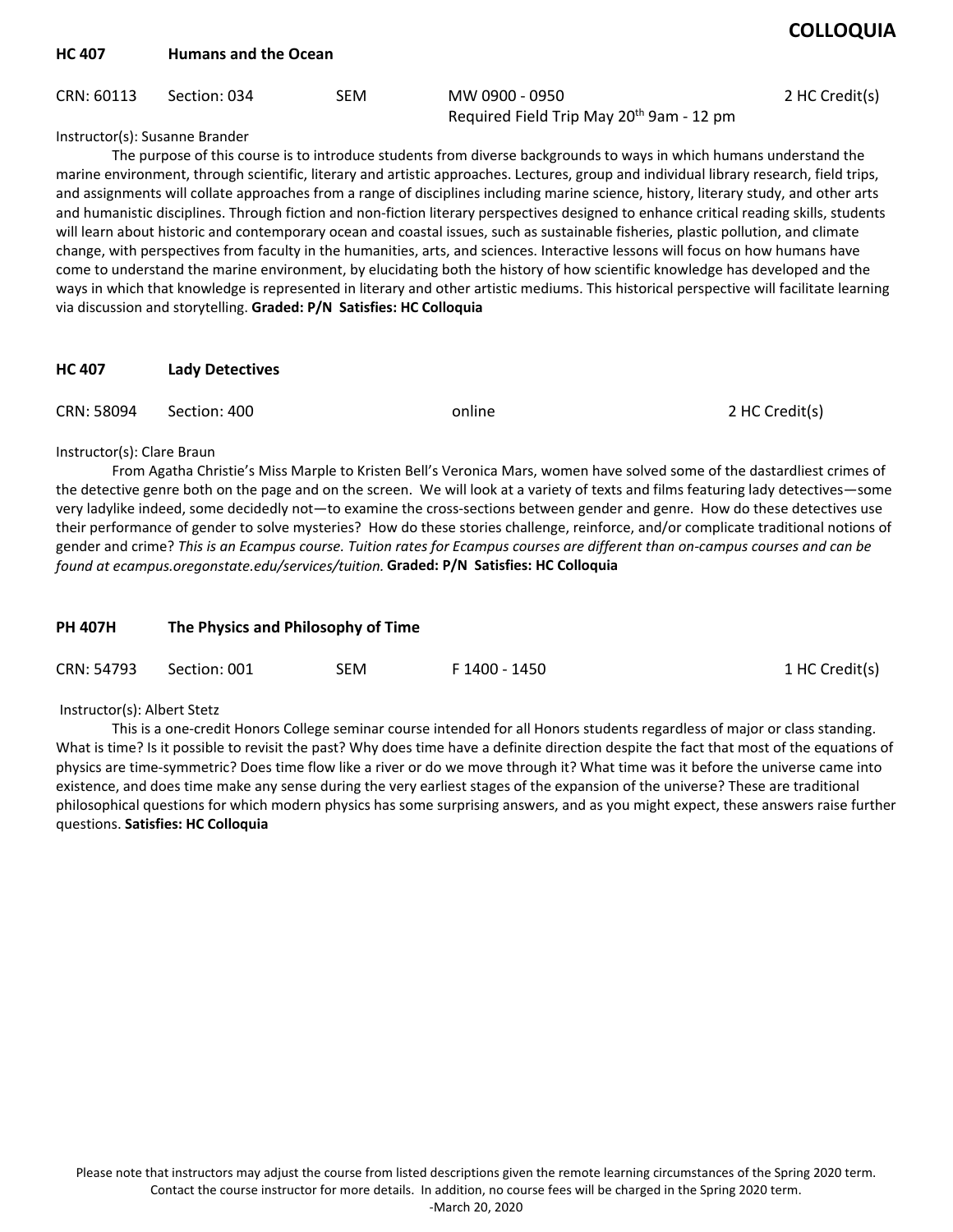## **BA 162H Innovation Nation - Ideas to Reality**

| CRN: 56503 | Section: 019 | REC.       | F0900 - 0950<br>and choose one lecture section | 2 HC Credit(s)<br>Sandra Neubaum |
|------------|--------------|------------|------------------------------------------------|----------------------------------|
| CRN: 56497 | Section: 010 | LEC.       | TTh 1100 - 1150                                | Amy Neuman                       |
| CRN: 56499 | Section: 012 | LEC.       | TTh 1300 - 1350                                | Amy Neuman                       |
| CRN: 56501 | Section: 014 | <b>LEC</b> | TTh 1400 - 1450                                | Amy Neuman                       |

This course is shared with sections for COB Dean's Academy students. HC students must register for these listed sections.

### Instructor(s): Amy Neuman & Sandra Neubaum

Second course in a two-course sequence. Topics include evaluating entrepreneurial capabilities, creativity and innovation, opportunity recognition, impression management, and responsible business practices. Continues a conversation on selfmanagement, offering opportunities for active reflection on critical skill sets necessary for success in today's global market.PREREQS: BA 161/161H. RESTRICTIONS: For first-year students only. **Satisfies: HC Elective** 

| <b>BA 260H</b> | Introduction to Entrepreneurship |  |                |                |  |
|----------------|----------------------------------|--|----------------|----------------|--|
| CRN: 56493     | Section: 001                     |  | MW 1600 - 1750 | 4 HC Credit(s) |  |

This course is shared with a section for COB Dean's Academy students. HC students must register for this section.

#### Instructor(s): Manuela Hoehn-Weiss

Topics include evaluating entrepreneurial capabilities, creativity, business plan creation, opportunity assessment and feasibility analysis, business implementation, new product introduction, and seeking funds. RESTRICTIONS: Business Majors/Minors only. Minimum of sophomore standing required. **Satisfies: HC Elective** 

| <b>BA 270H</b> | <b>Business Process Management</b> |     |                |                |  |  |
|----------------|------------------------------------|-----|----------------|----------------|--|--|
| CRN: 57444     | Section: 001                       | LEC | MW 1400 - 1550 | 4 HC Credit(s) |  |  |

This course is shared with a section for COB Dean's Academy students. HC students must register for this section.

Instructor(s): Venkataramani Raja

Integrates core concepts from Business Information Systems (BIS) with those of Operations Management and introduces a process-oriented view of the flows of materials, information and services through and across organizations. The course helps students identify information-bearing events, assess and improve process efficiency, learn to model and analyze business processes, and understand the interactions between human behavior and process design. PREREQS: BA 275/275H RESTRICTIONS: Business majors/minors only. Minimum of sophomore standing required. **Satisfies: HC Elective**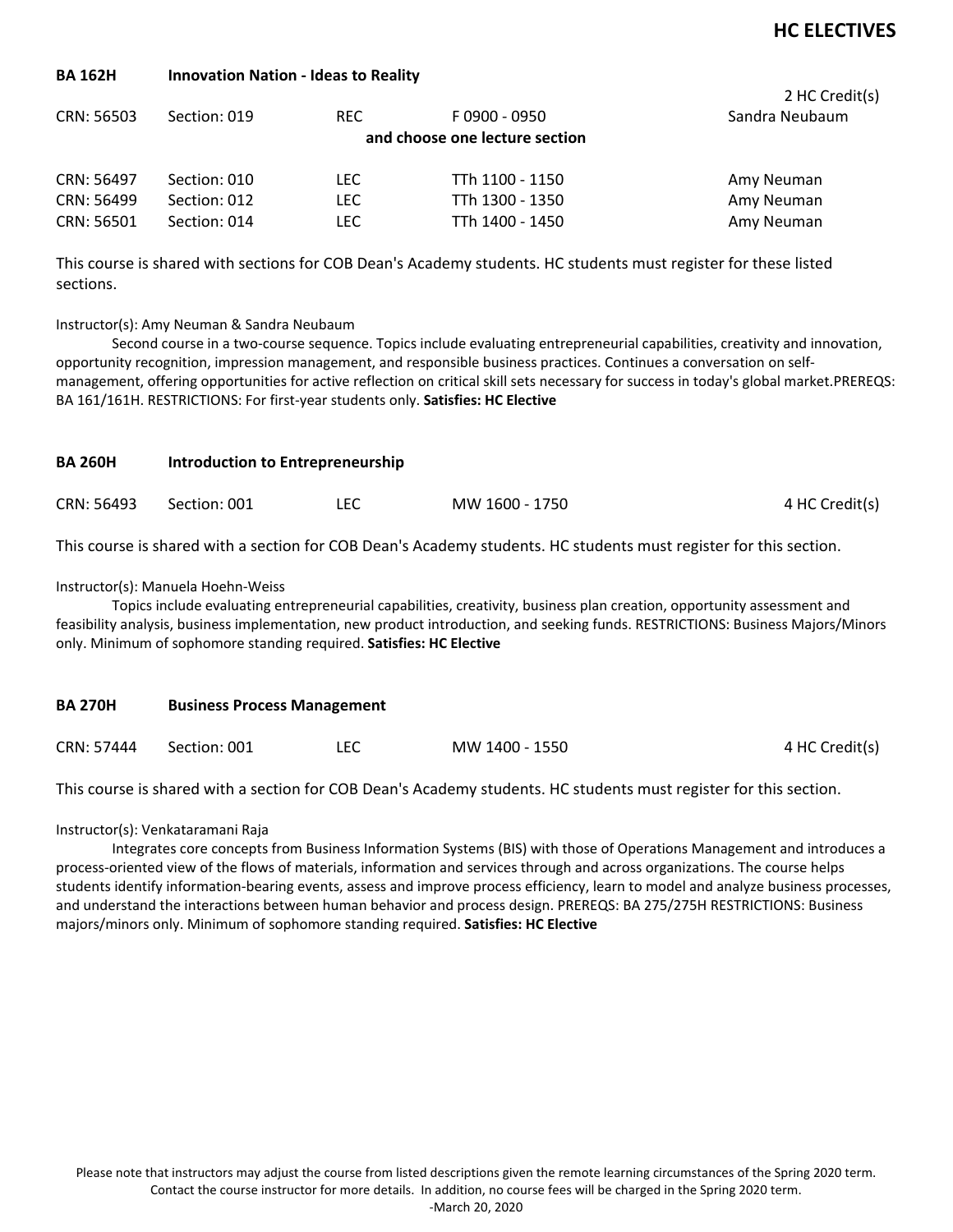| <b>BA 275H</b>                                                                                                                                                                                                                                                                                                                                                                                                                                                                                                                       | <b>Foundations of Statistical Inference</b>                |            |                                                                                                                   |                |  |  |
|--------------------------------------------------------------------------------------------------------------------------------------------------------------------------------------------------------------------------------------------------------------------------------------------------------------------------------------------------------------------------------------------------------------------------------------------------------------------------------------------------------------------------------------|------------------------------------------------------------|------------|-------------------------------------------------------------------------------------------------------------------|----------------|--|--|
| CRN: 59576                                                                                                                                                                                                                                                                                                                                                                                                                                                                                                                           | Section: 001                                               | <b>LEC</b> | TTh 1600 - 1750                                                                                                   | 4 HC Credit(s) |  |  |
|                                                                                                                                                                                                                                                                                                                                                                                                                                                                                                                                      |                                                            |            | This course is shared with a section for COB Dean's Academy students. HC students must register for this section. |                |  |  |
| Instructor(s): Xiaohui Chang<br>An introductory course on statistical inference with an emphasis on business applications. Coverage includes descriptive<br>statistics, random variables, probability distributions, sampling and sampling distributions, statistical inference for means and<br>proportions using one and two samples, and linear regression analysis. PREREQS: MTH 111 OR MTH 241 OR MTH 251/251H.<br>RESTRICTIONS: For business major/minors only. Minimum of sophomore standing required. Satisfies: HC Elective |                                                            |            |                                                                                                                   |                |  |  |
| <b>BA 354H</b>                                                                                                                                                                                                                                                                                                                                                                                                                                                                                                                       | <b>Managing Ethics and Corporate Social Responsibility</b> |            |                                                                                                                   |                |  |  |
| CRN: 56495                                                                                                                                                                                                                                                                                                                                                                                                                                                                                                                           | Section: 001                                               | <b>LEC</b> | MW 1000 - 1150                                                                                                    | 4 HC Credit(s) |  |  |
|                                                                                                                                                                                                                                                                                                                                                                                                                                                                                                                                      |                                                            |            | This course is shared with a section for COB Dean's Academy students. HC students must register for this section. |                |  |  |
| Instructor(s): Ted Paterson<br>Introduces contemporary issues that business professionals face making ethical and socially responsible decisions in an<br>increasingly fast-paced, transparent, and global environment. This is a Writing Intensive Course. PREREQS: (COMM 111/111H or<br>COMM 114/114H) and (WR 222 or WR 323 or WR 327/327H or HC 199). RESTRICTIONS: Business majors/minors only. Senior<br>standing required. Satisfies: HC Elective                                                                             |                                                            |            |                                                                                                                   |                |  |  |
| <b>BA 466H</b>                                                                                                                                                                                                                                                                                                                                                                                                                                                                                                                       | <b>Integrative Strategic Experience</b>                    |            |                                                                                                                   |                |  |  |
| CRN: 57447                                                                                                                                                                                                                                                                                                                                                                                                                                                                                                                           | Section: 001                                               | <b>LEC</b> | TTh 1600 - 1750                                                                                                   | 4 HC Credit(s) |  |  |
| This course is shared with a section for COB Dean's Academy students. HC students must register for this section.                                                                                                                                                                                                                                                                                                                                                                                                                    |                                                            |            |                                                                                                                   |                |  |  |
| Instructor(s): Jeffrey Barden                                                                                                                                                                                                                                                                                                                                                                                                                                                                                                        |                                                            |            |                                                                                                                   |                |  |  |

Provides students with an overview of the basic concepts in strategic management. Students learn frameworks and models to understand and analyze a firm's external environment and internal resources in an effort to create sustainable competitive advantages. Analysis and critique of conventional conceptions of business ethics. Evaluation of ethical issues involving businesses at firm, national, and international levels. PREREQS: (BA 240/240H or FIN 340/340H or BA 360/360H) and BA 352/352H and BA 357/357H and (BA 223/223H or BA 390/390H). RESTRICTIONS: Business majors/minors only. Senior standing required. **Satisfies: HC Elective** 

| <b>BI311H</b>     | <b>Genetics</b> |            |                 |                |
|-------------------|-----------------|------------|-----------------|----------------|
| CRN: 55773<br>AND | Section: 001    | <b>LEC</b> | TTh 1200 - 1320 | 4 HC Credit(s) |
| CRN: 56180        | Section: 010    | <b>REC</b> | W 1200 - 1250   |                |

#### Instructor(s): Michael Blouin

Fundamentals of Mendelian, quantitative, population, molecular, and developmental genetics. Class will feature group activities, discussions, and student presentations. PREREQS: (BI 211/211H and BI 212/212H and BI 213/213H) or (BI 204 and BI 205 and BI 206.) **Satisfies: HC Elective**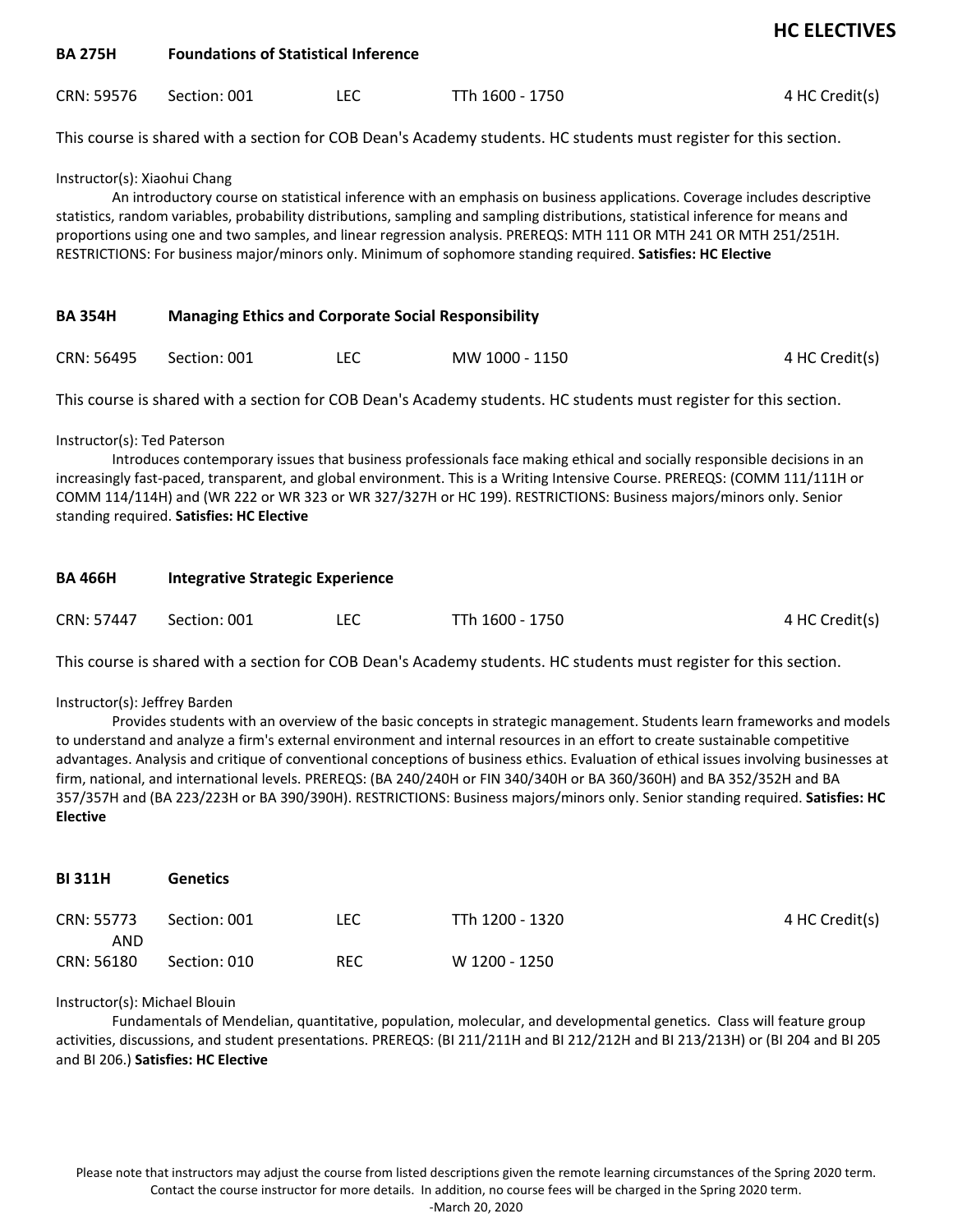#### **CBEE 102H Engineering Problem Solving and Computations**

| CRN: 59414 | Section: 001                  | LEC.       | MW 1500 - 1550  | 2 HC Credit(s) |  |  |  |  |
|------------|-------------------------------|------------|-----------------|----------------|--|--|--|--|
|            | AND choose one studio section |            |                 |                |  |  |  |  |
| CRN: 59415 | Section: 010                  | <b>STD</b> | TTh 800 - 950   |                |  |  |  |  |
| CRN: 59416 | Section: 011                  | STD        | TTh 1000 - 1150 |                |  |  |  |  |

Instructor(s): Natasha Mallette & Adam Lambert

Elementary programming concepts implemented using MATLAB software; emphasis on problem analysis and development of algorithms in engineering; application experiences are established through a team-based design competition using the LEGO NXT microprocessor for data acquisition. Lecture is common with non-honors students. PREREQS: MTH 112 OR MTH 251/251H RESTRICTIONS: For Pre-Bioengineering, Pre-Environmental Engineering, Pre-Chemical Engineering, and Pre-General Engineering students only. 2 out of the 3 OSU credits earned count toward Honors College requirements**. Satisfies: HC Elective** 

| <b>CH 463H</b>    | <b>Experimental Chemistry II</b> |     |                           |                |  |  |
|-------------------|----------------------------------|-----|---------------------------|----------------|--|--|
| CRN: 51734<br>AND | Section: 001                     | LEC | W 1300 - 1350             | 3 HC Credit(s) |  |  |
| CRN: 51735        | Section: 010                     | LAB | W 1400-1650 & F 1300-1650 |                |  |  |

#### Instructor(s): Christine Pastorek & Amila Liyanage

Second-level integrated laboratory course for majors in chemistry and related disciplines, covering experimental techniques of analytical, inorganic, organic and physical chemistry. PREREQS: CH 362/362H and (CH 324 or CH 461/461H) and CH 442. CH 442 can be taken concurrently. **Must contact Chemistry department to register. Course Fee: \$44. Satisfies: HC Elective** 

| <b>CHE 333H</b>   | <b>Transport Phenomena III</b> |            |                |  |
|-------------------|--------------------------------|------------|----------------|--|
| CRN: 54789<br>AND | Section: 001                   | <b>LEC</b> | MW 1100 - 1150 |  |
| CRN: 54790        | Section: 010                   | <b>STD</b> | TTh 1400 1450  |  |

Instructor(s): Liney Arnadottir

A unified treatment using control volume and differential analysis of binary mass transfer, prediction of mass transport properties, and introduction to mass transfer operations. Lecture is common with non-honors. PREREQS: CHE 331/331H or CHE 332/332H. RESTRICTIONS: Must be enrolled in pro-school in the College of Engineering. 1 out of the 3 OSU credits earned counts toward Honors College Requirements. **Satisfies: HC Elective** 

#### **DSGN 341H Design Thinking and Process Innovation**

| CRN: 59578 | Section: 001 | LEC | TTh 800 - 950 | 4 HC Credit(s) |
|------------|--------------|-----|---------------|----------------|
|------------|--------------|-----|---------------|----------------|

This course is shared with a section for COB Dean's Academy students. HC students must register for this section.

Instructor(s): Brigitte Culver

Application of a qualitative, multi-method approach to gain insight into how the consumer experience can be improved within a given context. Application of design thinking principles to identify and develop solutions to improve consumer experience within a given context. RESTRICTIONS: For Apparel Design and Merchandising Management students only. Minimum of junior standing required. **Satisfies: HC Elective**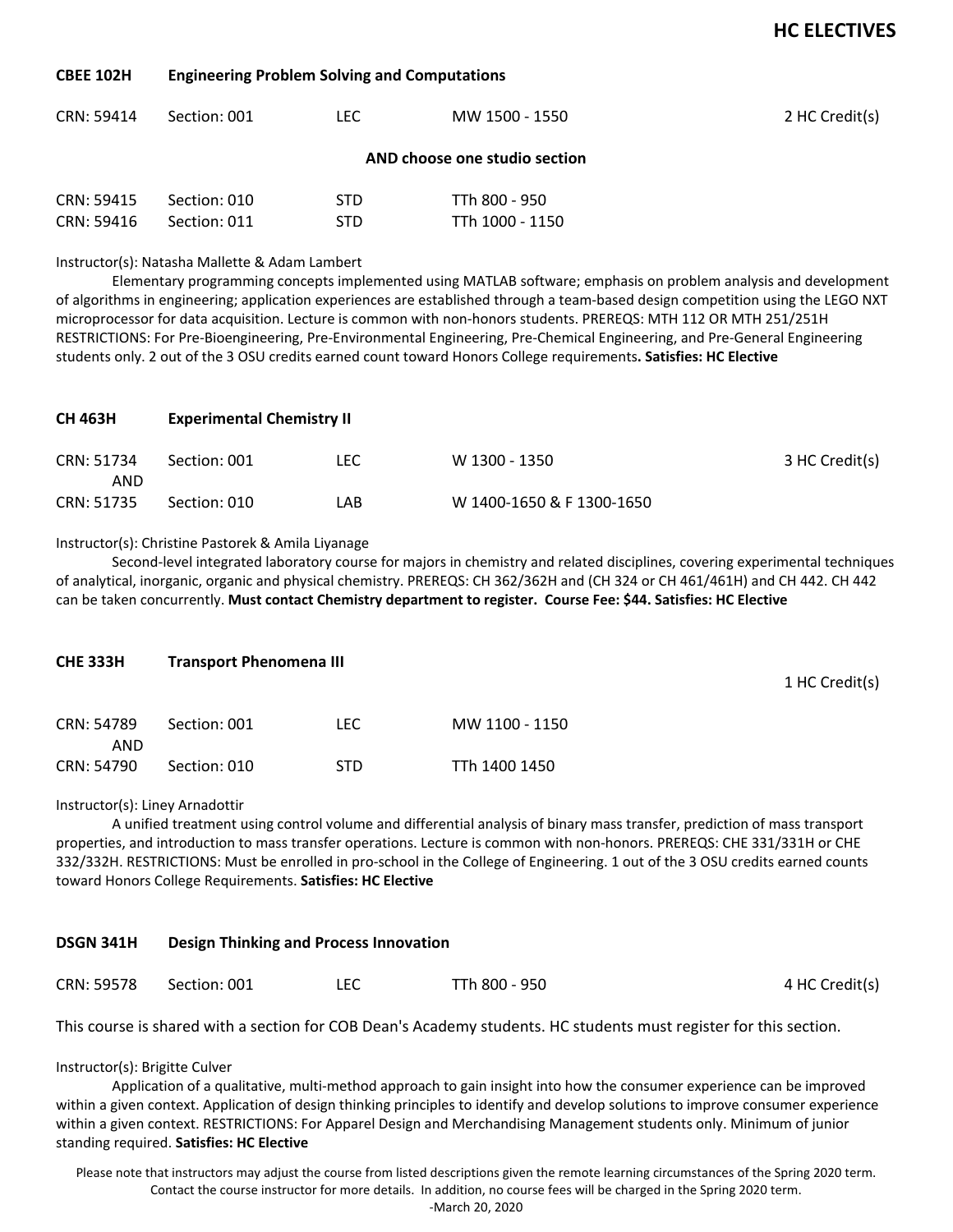### **HC 409 Conversants**

| CRN: 51095 Section: 007 | PRAC | 1 HC Credit(s) |
|-------------------------|------|----------------|
|                         |      |                |

#### Instructor(s): Leanna Dillon

The INTO OSU Cultural Ambassador Conversant Program provides an opportunity for honors students to earn credit while participating in a mutual cultural exchange. Participating honors students commit to meeting on average one hour per week with their international partner, keep a log of the times and places they met and the topics discussed, and complete a 2 page reflections paper due at the end of the term. Program information including the application process is available at http://oregonstate.edu/international/cultural-ambassador. Students must meet with an HC advisor to complete a Learning Agreement in order to register for this course. Applications must be submitted online no later than the end of week 1. **Graded: P/N Satisfies: HC Elective** 

| <b>HC 409 Civic Engagement</b> |              |             |                |  |  |
|--------------------------------|--------------|-------------|----------------|--|--|
| CRN: 54380                     | Section: 008 | <b>PRAC</b> | 1 HC Credit(s) |  |  |

#### Instructor(s): Leanna Dillon

The Center for Civic Engagement provides an opportunity for honors students to earn credit while participating in an ongoing community engagement project within the local community. Participating honors students commit to serving on average 2- 3 hours per week within their project site, keep track of their service hours, and complete a 2 page reflection paper due at the end of the term. Additional information, including placement opportunities, is available at: https://sli.oregonstate.edu/cce. Students must meet with an HC advisor to complete a Learning Agreement and a CCE staff member to discuss placement opportunities. Placement must take place prior to the start of the term. **Graded: P/N Satisfies: HC Elective** 

| <b>MTH 231H</b> | <b>Elements of Discrete Mathematics</b>                                                                                                                                                                                                                                                                                                          |            |                |                |  |  |  |  |  |
|-----------------|--------------------------------------------------------------------------------------------------------------------------------------------------------------------------------------------------------------------------------------------------------------------------------------------------------------------------------------------------|------------|----------------|----------------|--|--|--|--|--|
| CRN: 57464      | Section: 001                                                                                                                                                                                                                                                                                                                                     | <b>LEC</b> | MW 1000 - 1150 | 4 HC Credit(s) |  |  |  |  |  |
|                 | Instructor(s): Filix Maisch<br>Elementary logic and set theory, functions, direct proof techniques, contradiction and contraposition, mathematical<br>induction and recursion, elementary combinatorics, basic graph theory, minimal spanning trees. PREREQS: MTH 111. Sufficent test<br>scores may waive MTH 111 PREREQ. Satisfies: HC Elective |            |                |                |  |  |  |  |  |
| <b>MTH 254H</b> | <b>Vector Calculus I</b>                                                                                                                                                                                                                                                                                                                         |            |                |                |  |  |  |  |  |
| CRN: 51895      | Section: 001                                                                                                                                                                                                                                                                                                                                     | <b>LEC</b> | MW 1000 - 1150 | 4 HC Credit(s) |  |  |  |  |  |

Instructor(s): Sara Clark

Vectors and geometry: coordinate systems, scalar product. Real-Valued Functions of Several Variables: partial and directional derivatives, gradient, extreme values. Multiple Integrals: change of coordinates, applications. Vector valued-functions: arc length and curvature of space curves, normal and tangential components of acceleration. PREREQS: MTH 252/252H. **Course Fee \$10. Satisfies: HC Elective**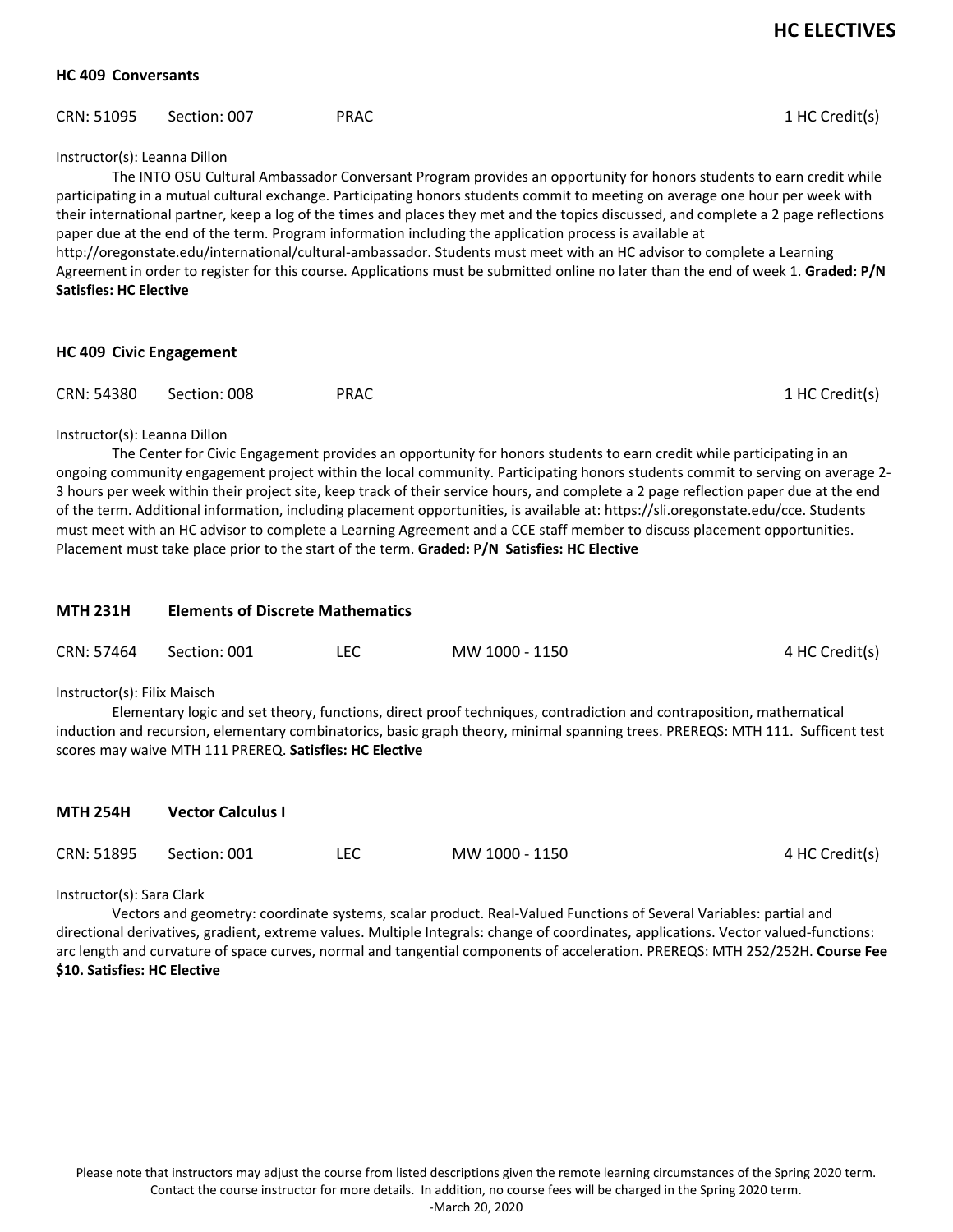| <b>MTH 256H</b>                                                                                                                                                                                                                                         | <b>Applied Differential Equations</b> |      |                                  |                |  |  |
|---------------------------------------------------------------------------------------------------------------------------------------------------------------------------------------------------------------------------------------------------------|---------------------------------------|------|----------------------------------|----------------|--|--|
| CRN: 52803                                                                                                                                                                                                                                              | Section: 001                          | LEC. | MW 1400 - 1550                   | 4 HC Credit(s) |  |  |
| Instructor(s): Hoewoon Kim<br>First order linear and nonlinear equations, second order and higher order linear equations, Laplace transform, and<br>applications appropriate for science and engineering. PREREQS: MTH 254/254H. Satisfies: HC Elective |                                       |      |                                  |                |  |  |
| <b>MTH 264H</b>                                                                                                                                                                                                                                         | <b>Introduction to Matrix Algebra</b> |      |                                  |                |  |  |
| CRN: 58296                                                                                                                                                                                                                                              | Section: 001                          | LEC. | MW 1200 - 1350<br>Weeks 1-5 only | 2 HC Credit(s) |  |  |
| Instructor(s): Dan Rockwell                                                                                                                                                                                                                             |                                       |      |                                  |                |  |  |
| Introduction to matrix algebra: systematic solution to systems of linear equations; linear transformations; eigenvalue<br>problems. PREREQS: MTH 252/252H. Recommended Prereq: MTH 254/254H. Satisfies: HC Elective                                     |                                       |      |                                  |                |  |  |
| <b>MTH 265H</b>                                                                                                                                                                                                                                         | <b>Introduction to Series</b>         |      |                                  |                |  |  |

| CRN: 58298 Section: 001 | MW 1200 - 1350  | 2 HC Credit(s) |
|-------------------------|-----------------|----------------|
|                         | Weeks 6-10 only |                |

Instructor(s): Dan Rockwell

Convergence and divergence of numerical series, including geometric series. Series of functions. Power series and their analytic properties. Taylor series expansions and Taylor polynomials. PREREQS: MTH 252/252H. **Satisfies: HC Elective**